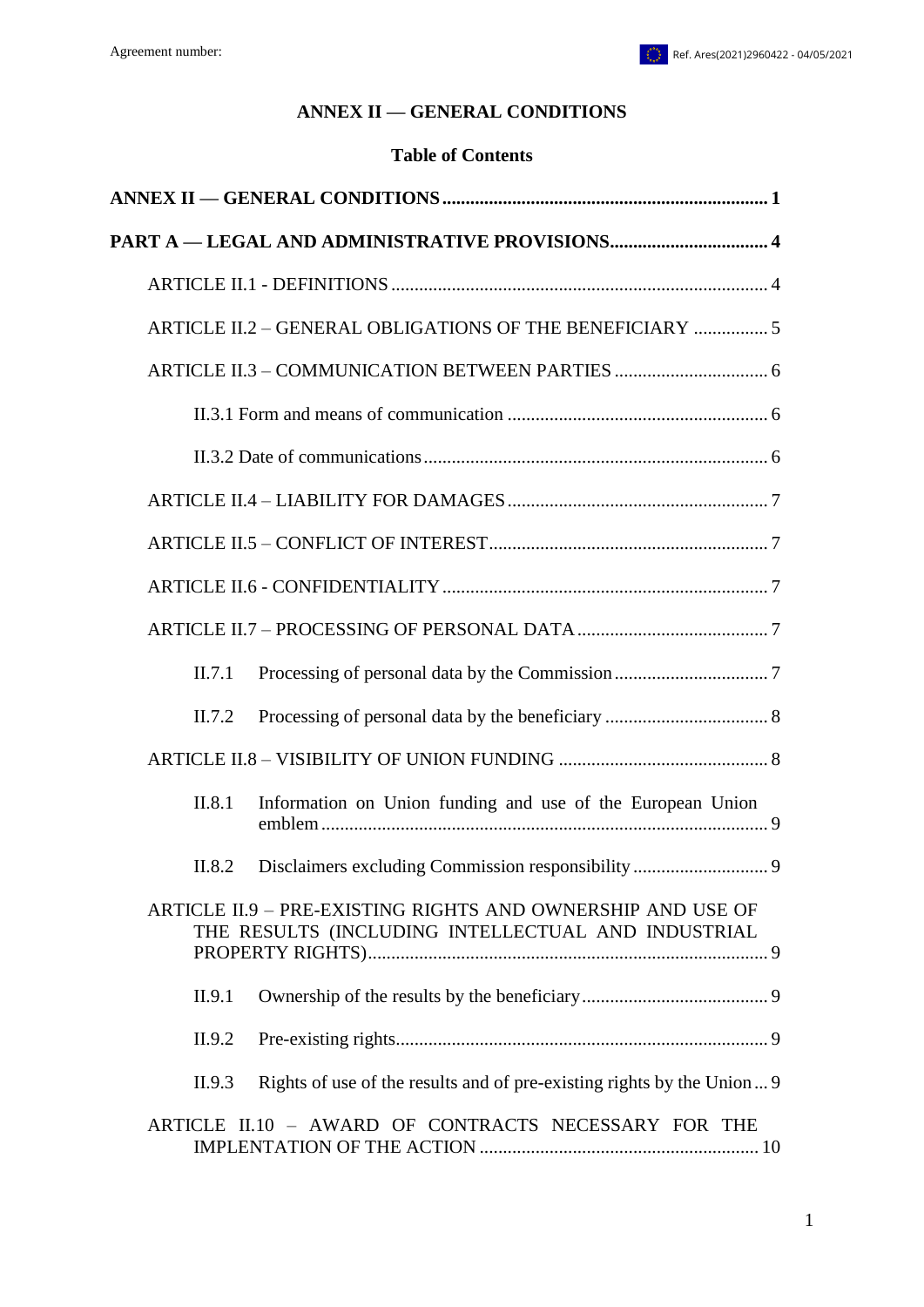|                                                          | ARTICLE II.11 - SUBCONTRACTING OF TASKS FORMING PART OF          |  |
|----------------------------------------------------------|------------------------------------------------------------------|--|
|                                                          | ARTICLE II.12 - FINANCIAL SUPPORT TO THIRD PARTIES  12           |  |
|                                                          | ARTICLE II.13 - AMENDMENTS TO THE AGREEMENT  12                  |  |
|                                                          | ARTICLE II.14 - ASSIGNMENT OF CLAIMS FOR PAYMENTS TO THIRD       |  |
|                                                          |                                                                  |  |
|                                                          | ARTICLE II.16 - SUSPENSION OF THE IMPLEMENTATION OF THE          |  |
|                                                          |                                                                  |  |
|                                                          |                                                                  |  |
|                                                          |                                                                  |  |
|                                                          | ARTICLE II.17 - TERMINATION OF THE AGREEMENT  15                 |  |
| II.17.1                                                  |                                                                  |  |
|                                                          |                                                                  |  |
|                                                          |                                                                  |  |
|                                                          | ARTICLE II.18 - APPLICABLE LAW, SETTLEMENT OF DISPUTES AND       |  |
|                                                          |                                                                  |  |
|                                                          |                                                                  |  |
| II.19.1                                                  |                                                                  |  |
|                                                          |                                                                  |  |
|                                                          |                                                                  |  |
|                                                          |                                                                  |  |
| ARTICLE II.20 - IDENTIFIABILITY AND VERIFIABILITY OF THE |                                                                  |  |
|                                                          |                                                                  |  |
|                                                          | II.20.2 Records and other documentation to support the costs and |  |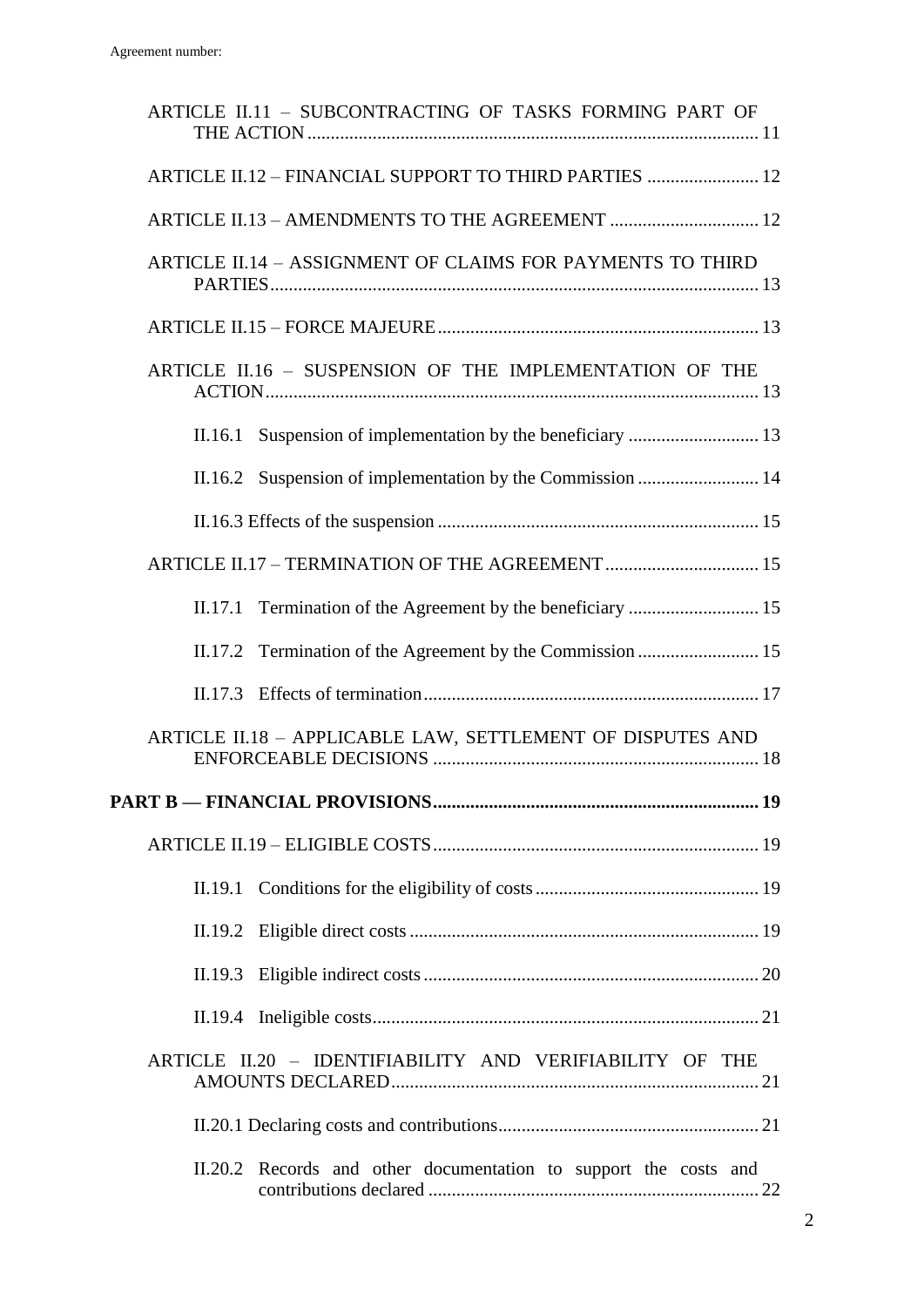| II.20.3 Conditions to determine the compliance of cost accounting practices 23                                                                      |  |  |  |
|-----------------------------------------------------------------------------------------------------------------------------------------------------|--|--|--|
| ARTICLE II.21 - ELIGIBILITY OF COSTS OF ENTITIES AFFILIATED TO                                                                                      |  |  |  |
|                                                                                                                                                     |  |  |  |
| ARTICLE II.23 - NON-COMPLIANCE WITH THE REPORTING                                                                                                   |  |  |  |
| ARTICLE II.24 - SUSPENSION OF PAYMENTS AND TIME LINE FOR                                                                                            |  |  |  |
|                                                                                                                                                     |  |  |  |
|                                                                                                                                                     |  |  |  |
| ARTICLE II.25 - CALCULATION OF THE FINAL AMOUNT OF THE                                                                                              |  |  |  |
| Step $1$ — Application of the reimbursement rate to the eligible<br>II.25.1<br>costs and addition of the financing not linked to costs, unit, flat- |  |  |  |
| II.25.2                                                                                                                                             |  |  |  |
| II.25.3                                                                                                                                             |  |  |  |
| Step 4 — Reduction due to improper implementation,<br>II.25.4                                                                                       |  |  |  |
|                                                                                                                                                     |  |  |  |
| $II.26.1$ Recovery 30                                                                                                                               |  |  |  |
|                                                                                                                                                     |  |  |  |
| II.26.3                                                                                                                                             |  |  |  |
|                                                                                                                                                     |  |  |  |
|                                                                                                                                                     |  |  |  |
| Technical and financial checks, audits, interim and final<br>II.27.1                                                                                |  |  |  |
|                                                                                                                                                     |  |  |  |
|                                                                                                                                                     |  |  |  |
|                                                                                                                                                     |  |  |  |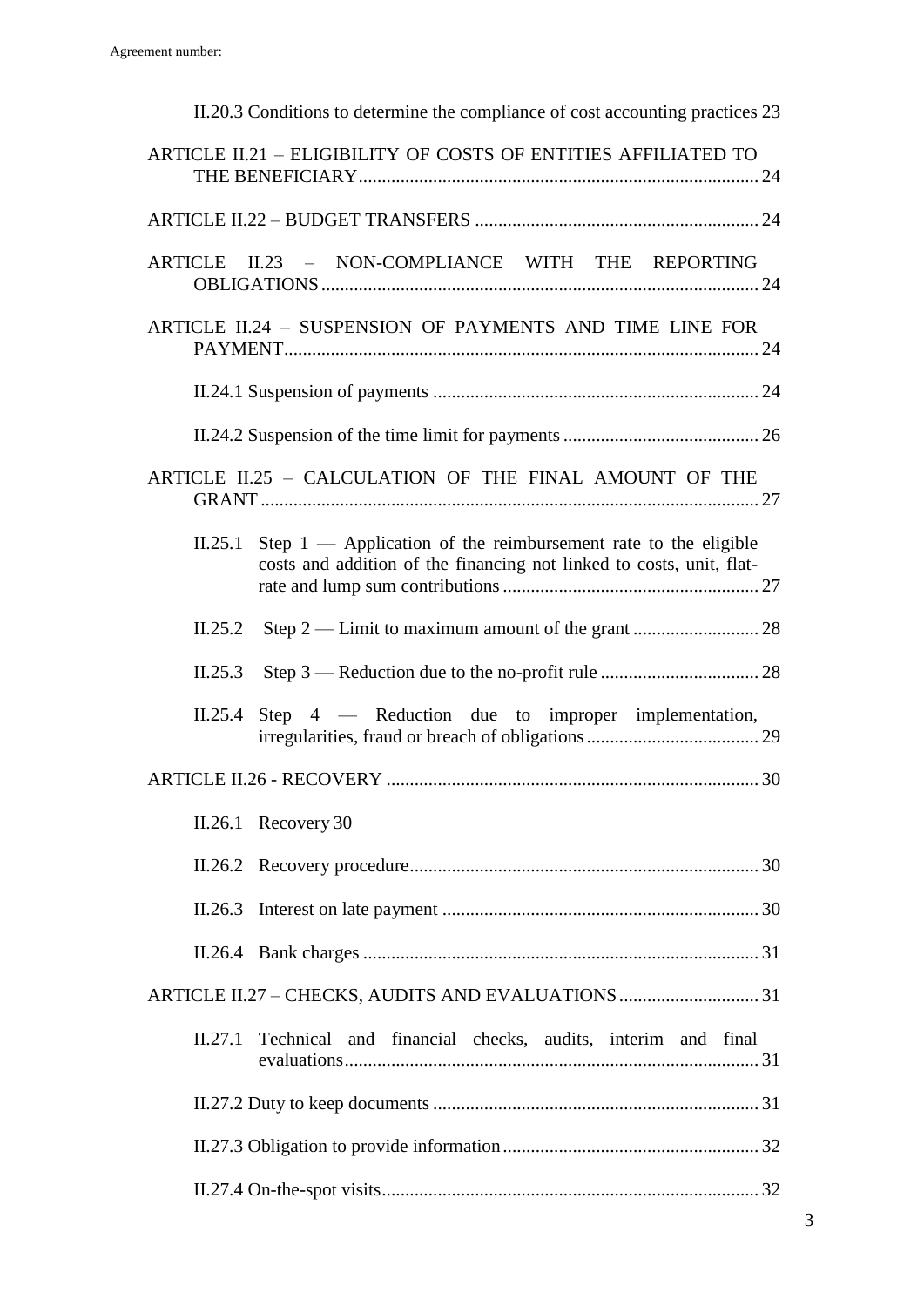| II.27.7 Correction of systemic or recurrent irregularities, fraud or breach of |
|--------------------------------------------------------------------------------|
|                                                                                |
|                                                                                |

## <span id="page-3-0"></span>**PART A — LEGAL AND ADMINISTRATIVE PROVISIONS**

## <span id="page-3-1"></span>**ARTICLE II.1 - DEFINITIONS**

The following definitions apply for the purpose of the Agreement:

**'Action'**: the set of activities or the project for which the grant is awarded, to be implemented by the beneficiary as described in Annex I;

**'Breach of obligations':** failure by the beneficiary to fulfil one or more of its contractual obligations;

**'Confidential information or document'**: any information or document (in any format) received by either party from the other or accessed by either party in the context of the implementation of the Agreement that any of the parties has identified in writing as confidential. It does not include information that is publicly available;

**'Conflict of interests'**: a situation where the impartial and objective implementation of the Agreement by the beneficiary is compromised for reasons involving family, emotional life, political or national affinity, economic interest, any other direct or indirect personal interest or any other shared interest with the Commission or any third party related to the subject matter of the Agreement;

**'Direct costs'**: those specific costs which are directly linked to the implementation of the *action* and can therefore be attributed directly to it. They may not include any *indirect costs*;

**'Force majeure'**: any unforeseeable, exceptional situation or event beyond the control of the parties that prevents either of them from fulfilling any of their obligations under the Agreement, which is not attributable to error or negligence on their part or on the part of the subcontractors affiliated entities or third parties in receipt of financial support and which proves to be inevitable despite their exercising due diligence. The following cannot be invoked as *force majeure*: labour disputes, strikes, financial difficulties or any default of a service, defect in equipment or materials or delays in making them available, unless they stem directly from a relevant case of *force majeure*;

**'Formal notification'**: form of communication between the parties made in writing, by mail or electronic mail which provides the sender with compelling evidence that the message was delivered to the specified recipient;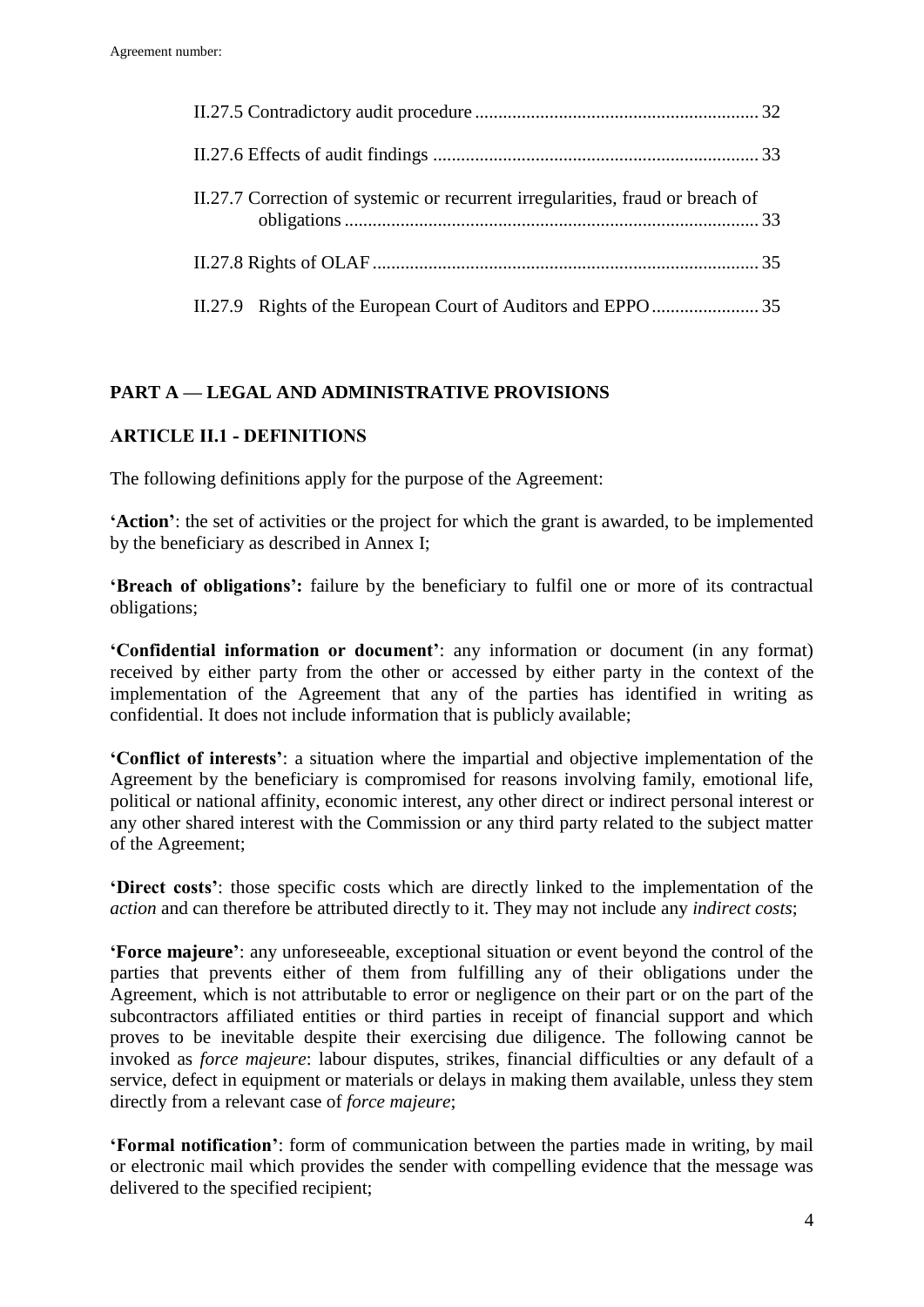**'Fraud'**: any act or omission relating to the use or presentation of false, incorrect or incomplete statements or documents, which has as its effect the misappropriation or wrongful retention of funds or assets from the Union budget, the non-disclosure of information in violation of a specific obligation, with the same effect or the misapplication of such funds or assets for purposes other than those for which they were originally granted;

**'Grave professional misconduct':** a violation of applicable laws or regulations or ethical standards of the profession to which a person or entity belongs, or any wrongful conduct of a person or entity which has an impact on its professional credibility where such conduct denotes wrongful intent or gross negligence;

**'Implementation period'**: the period of implementation of the activities forming part of the *action*, as specified in Article I.2.2;

**'Indirect costs'**: those costs which are not specific costs directly linked to the implementation of the *action* and which therefore cannot be attributed directly to it. They may not include any costs identifiable or declared as eligible *direct costs*;

**'Irregularity'**: any infringement of a provision of Union law resulting from an act or omission by the beneficiary, which has or would have the effect of prejudicing the Union's budget;

**'Maximum amount of the grant'**: the maximum EU contribution to the *action*, as defined in Article I.3.1;

**'Pre-existing material'**: any materials, document, technology or know-how which exists prior to the beneficiary using it for the production of a result in the implementation of the *action*;

**'Pre-existing right'**: any industrial and intellectual property right on *pre-existing material*; it may consist in a right of ownership, a licence right and/or a right of use belonging to the beneficiary or any other third parties;

**'Related person**': any natural or legal person who is a member of the administrative, management or supervisory body of the beneficiary or who has the powers of representation, decision or control with regard to the beneficiary;

**'Starting date'**: the date on which the implementation of the *action* starts as provided for in Article I.2.2;

**'Subcontract'**: a procurement contract within the meaning of Article II.10, which covers the implementation by a third party of tasks forming part of the *action* as described in Annex I;

# <span id="page-4-0"></span>**ARTICLE II.2 – GENERAL OBLIGATIONS OF THE BENEFICIARY**

The beneficiary:

- (a) is liable for carrying out the *action* in accordance with the Agreement;
- (b) must comply with any legal obligations it is bound by under applicable EU, international and national law;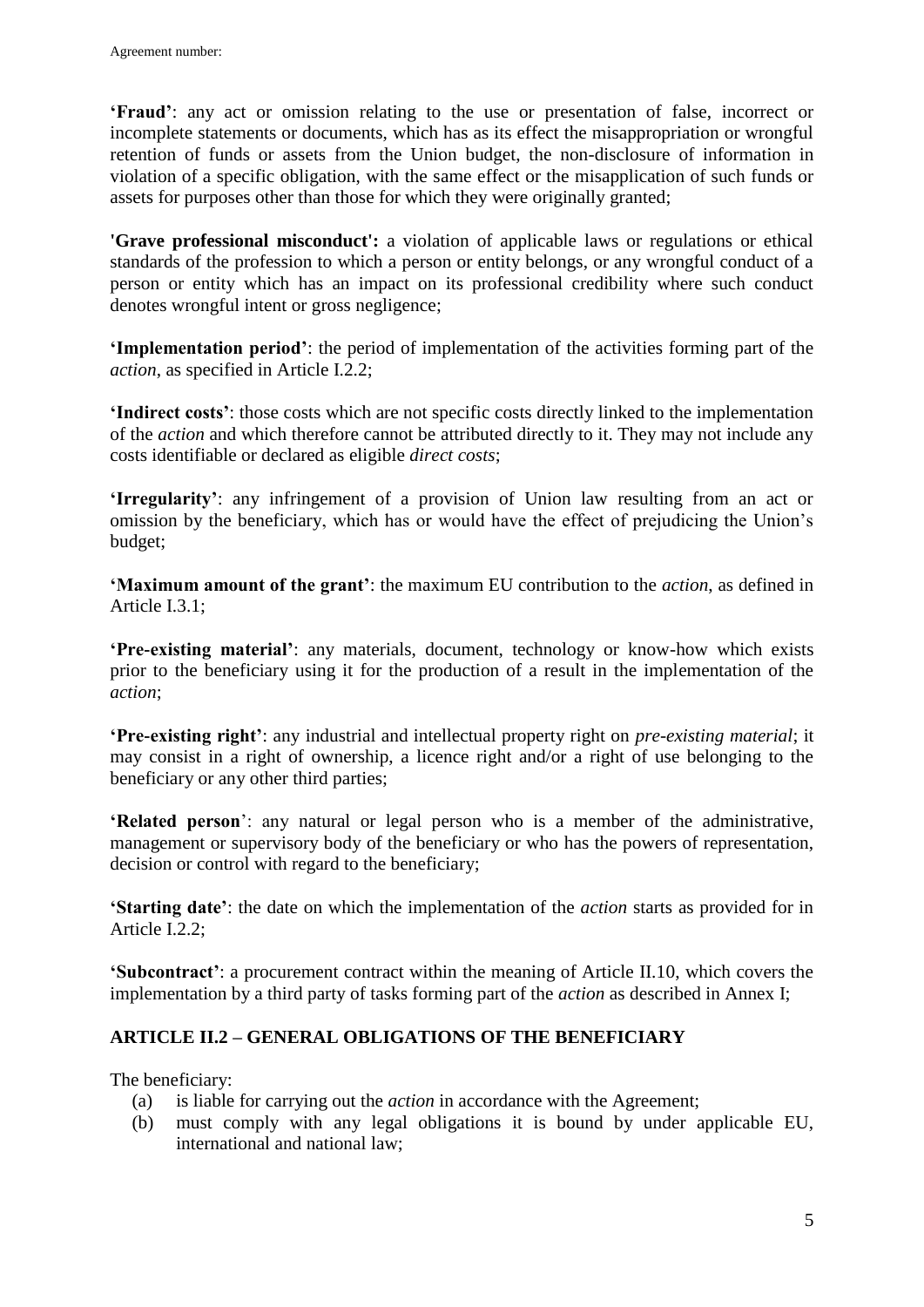- (c) must inform the Commission immediately of any events or circumstances of which the beneficiary is aware, that are likely to affect or delay the implementation of the *action*;
- (d) must inform the Commission immediately:
	- (i) of any change in its legal, financial, technical, organisational or ownership situation and of any change in its name, address or legal representative;
	- (ii) of any change in the legal, financial, technical, organisational or ownership situation of its affiliated entities and of any change in their name, address or legal representative;
	- (iii) of any change regarding the exclusion situations listed in Article 136 of Regulation (EU) 2018/1046, including for its affiliated entities.

## <span id="page-5-0"></span>**ARTICLE II.3 – COMMUNICATION BETWEEN PARTIES**

### <span id="page-5-1"></span>**II.3.1 Form and means of communication**

Any communication relating to the Agreement or to its implementation, including the notification of decisions, letters, documents or information related to administrative procedures, must:

- (a) be made in writing (in paper or electronic form) in the language of the Agreement;
- (b) bear the number of the Agreement; and
- (c) be made using the communication details identified in Article I.7.

In particular, the parties agree that any *formal notification* made by mail or email has full legal effect and is admissible as evidence in administrative or judicial proceedings.

If a party requests written confirmation of an electronic communication within a reasonable time, the sender must provide the signed hard copy of the document sent electronically as soon as possible.

## <span id="page-5-2"></span>**II.3.2 Date of communications**

Any communication is considered to have been effected when the receiving party receives it, unless the Agreement states that communication is considered to have been effected on the date when it was sent.

An email is considered to have been received by the receiving party on the date of dispatch, provided that it is sent to the email address indicated in Article I.7. The sender must be able to prove the date of dispatch, for instance by an automatically generated read report. If the sender receives a non-delivery report, it must make every effort to ensure that the other party actually receives the communication by email or mail. In such a case, the sender is not held in breach of its obligation to send the communication within a specified time limit.

Mail sent to the Commission using the postal or courier services is considered to have been received by the Commission on the date on which it is registered by the department identified in Article I.7.2.

*Formal notifications* are to be considered as having been received on the date of receipt indicated in the proof received by the sender that the message was delivered to the addressee.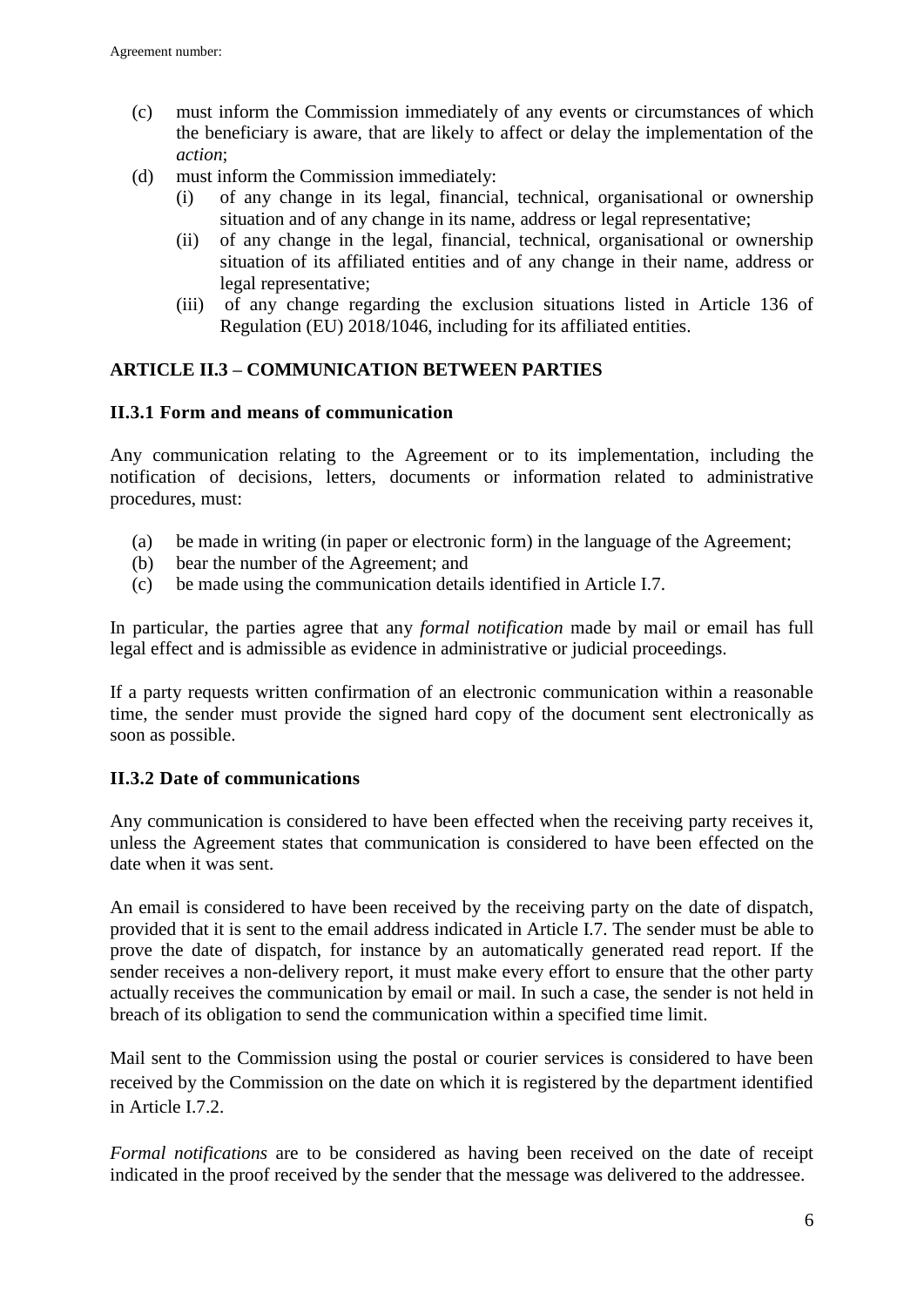The Commission may consider any undisclosed change of postal or electronic address by the other party to this Agreement as grave professional misconduct, which is one of the situations of exclusion referred to in Article 136(1)(c) of Regulation (EU, Euratom) 2018/1046.

## <span id="page-6-0"></span>**ARTICLE II.4 – LIABILITY FOR DAMAGES**

- **II.4.1** The Commission may not be held liable for any damage caused or sustained by the beneficiary, including any damage caused to third parties as a consequence of or during the implementation of the *action*.
- **II.4.2** Except in cases of *force majeure*, the beneficiary must compensate the Commission for any damage it sustains as a result of the implementation of the *action* or because the *action* was not implemented in full compliance with the Agreement.

## <span id="page-6-1"></span>**ARTICLE II.5 – CONFLICT OF INTEREST**

- **II.5.1** The beneficiary must take all necessary measures to prevent any situation of *conflict of interests.*
- **II.5.2** The beneficiary must inform the Commission without delay of any situation constituting or likely to lead to a *conflict of interests*. It must take immediately all the necessary steps to rectify this situation.

The Commission may verify that the measures taken are appropriate and may require additional measures to be taken by a specified deadline.

## <span id="page-6-2"></span>**ARTICLE II.6 - CONFIDENTIALITY**

- **II.6.1** During implementation of the *action* and for five years after the payment of the balance, the parties must treat with confidentiality any *confidential information and documents.*
- **II.6.2** The parties may only use *confidential information and documents* for a reason other than to fulfil their obligations under the Agreement if they have first obtained the prior written agreement of the other party.
- **II.6.3** The confidentiality obligations do not apply if:
	- (a) the disclosing party agrees to release the other party from those obligations;
	- (b) the *confidential information or documents* become public through other means than a breach of the confidentiality obligations;
	- (c) the disclosure of the *confidential information or documents* is required by law.

## <span id="page-6-3"></span>**ARTICLE II.7 – PROCESSING OF PERSONAL DATA**

## <span id="page-6-4"></span>**II.7.1 Processing of personal data by the Commission**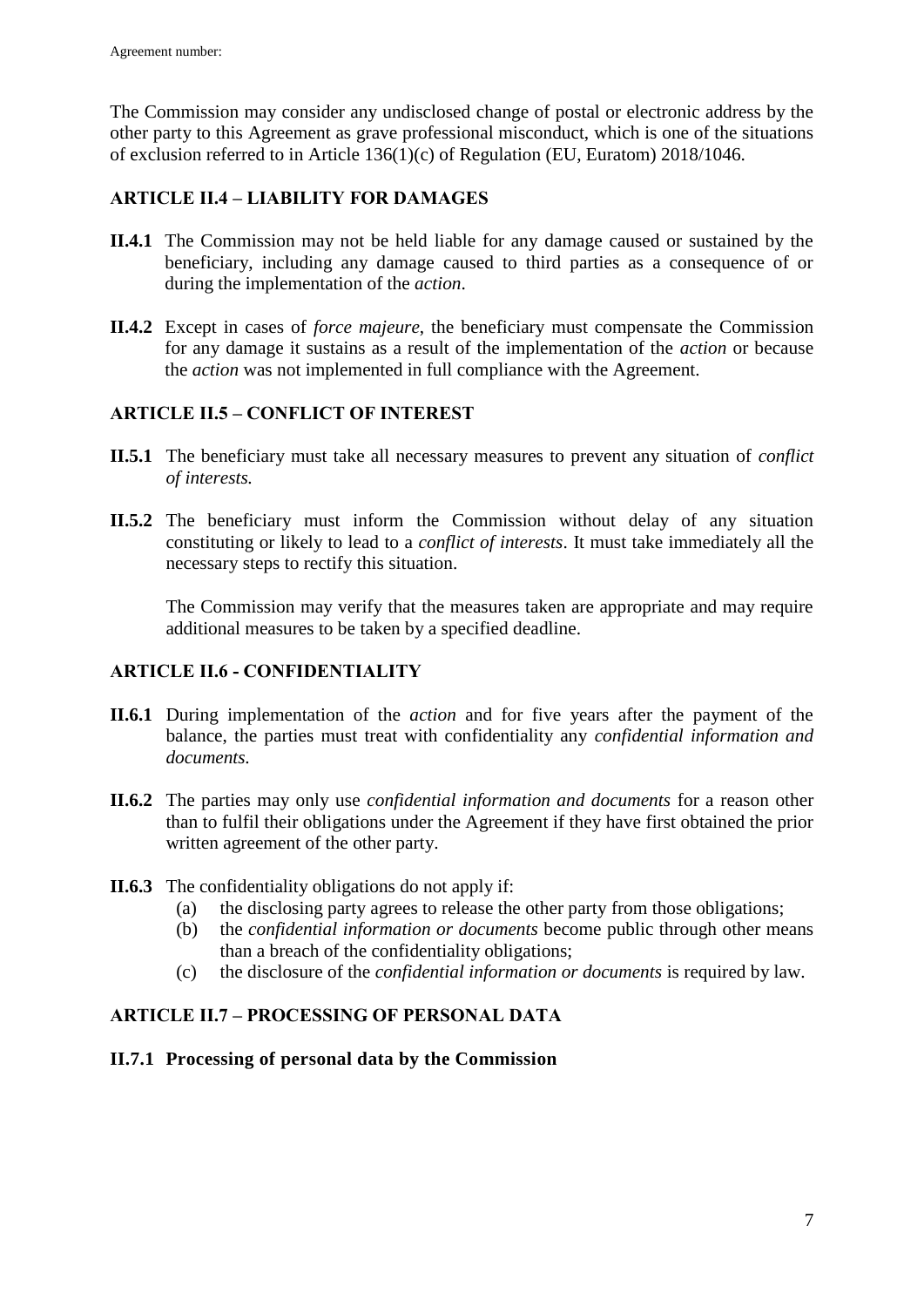Any personal data included in the Agreement must be processed by the Commission in accordance with Regulation (EU) No 2018/1725.<sup>1</sup>

Such data must be processed by the data controller identified in Article I.7.1 solely for implementing, managing and monitoring the Agreement or to protect the financial interests of the EU, including checks, audits and investigations in accordance with Article II.27.

The beneficiary has the right to access, rectify or erase its own personal data and the right to restrict or, where applicable, the right to data portability or the right to object to data processing in accordance with Regulation (EU) No 2018/1725. For this purpose, it must send any queries about the processing of its personal data to the data controller identified in Article I.7.1.

The beneficiary may have recourse at any time to the European Data Protection Supervisor.

## <span id="page-7-0"></span>**II.7.2 Processing of personal data by the beneficiary**

The beneficiary must process personal data under the Agreement in compliance with applicable EU and national law on data protection (including authorisations or notification requirements).

The beneficiary may grant its personnel access only to data that is strictly necessary for implementing, managing and monitoring the Agreement. The beneficiary must ensure that the personnel authorised to process personal data has committed itself to confidentiality or is under appropriate statutory obligation of confidentiality.

The beneficiary must adopt appropriate technical and organisational security measures having regard to the risks inherent in the processing and to the nature, scope, context and purposes of processing of the personal data concerned. This is in order to ensure, as appropriate:

- (a) the pseudonymisation and encryption of personal data;
- (b) the ability to ensure the ongoing confidentiality, integrity, availability and resilience of processing systems and services;
- (c) the ability to restore the availability and access to personal data in a timely manner in the event of a physical or technical incident;
- (d) a process for regularly testing, assessing and evaluating the effectiveness of technical and organisational measures for ensuring the security of the processing;
- (e) measures to protect personal data from accidental or unlawful destruction, loss, alteration, unauthorised disclosure of or access to personal data transmitted, stored or otherwise processed.

## <span id="page-7-1"></span>**ARTICLE II.8 – VISIBILITY OF UNION FUNDING**

 $\overline{a}$ <sup>1</sup> Regulation (EU) 2018/1725 of the European Parliament and of the Council of 23 October 2018 on the protection of natural persons with regard to the processing of personal data by the Union institutions, bodies, offices and agencies and on the free movement of such data, and repealing Regulation (EC) No 45/2001 and Decision No 1247/2002/EC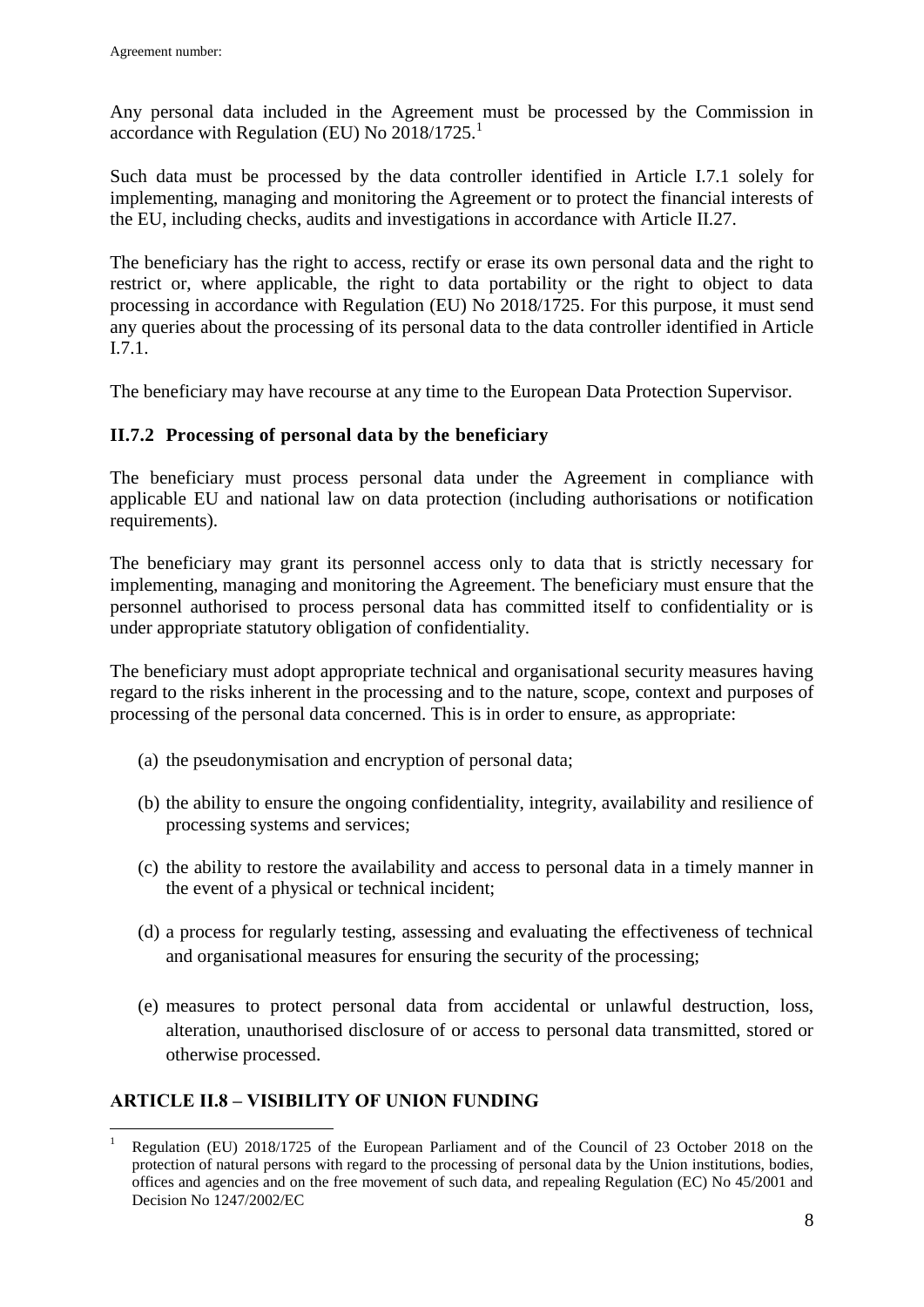# <span id="page-8-0"></span>**II.8.1 Information on Union funding and use of the European Union emblem**

Unless the Commission requests or agrees otherwise, any communication or publication made by the beneficiary that relates to the *action*, including at conferences, seminars or in any information or promotional materials (such as brochures, leaflets, posters, presentations, in electronic form, etc.), must:

- (a) indicate that the *action* has received funding from the Union; and
- (b) display the European Union emblem.

When displayed in association with another logo, the European Union emblem must have appropriate prominence.

The obligation to display the European Union emblem does not confer on the beneficiary a right of exclusive use. The beneficiary may not appropriate the European Union emblem or any similar trademark or logo, either by registration or by any other means.

For the purposes of the first, second and third subparagraphs and under the conditions specified therein, the beneficiary may use the European Union emblem without first obtaining permission from the Commission.

## <span id="page-8-1"></span>**II.8.2 Disclaimers excluding Commission responsibility**

Any communication or publication that relates to the *action*, made by the beneficiary in any form and using any means, must indicate:

- (a) that it reflects only the author's view; and
- (b) that the Commission is not responsible for any use that may be made of the information it contains.

### <span id="page-8-2"></span>**ARTICLE II.9 – PRE-EXISTING RIGHTS AND OWNERSHIP AND USE OF THE RESULTS (INCLUDING INTELLECTUAL AND INDUSTRIAL PROPERTY RIGHTS)**

## <span id="page-8-3"></span>**II.9.1 Ownership of the results by the beneficiary**

The beneficiary retains ownership of the results of the *action*, including industrial and intellectual property rights, and of the reports and other documents relating to it, unless stipulated otherwise in the Agreement.

# <span id="page-8-4"></span>**II.9.2 Pre-existing rights**

If the Commission sends the beneficiary a written request specifying which of the results it intends to use, the beneficiary must:

- (a) establish a list specifying all *pre-existing rights* included in those results; and
- (b) provide this list to the Commission at the latest with the request for payment of the balance.

The beneficiary must ensure that it or its affiliated entities have all the rights to use any *preexisting rights* during the implementation of the Agreement.

# <span id="page-8-5"></span>**II.9.3 Rights of use of the results and of pre-existing rights by the Union**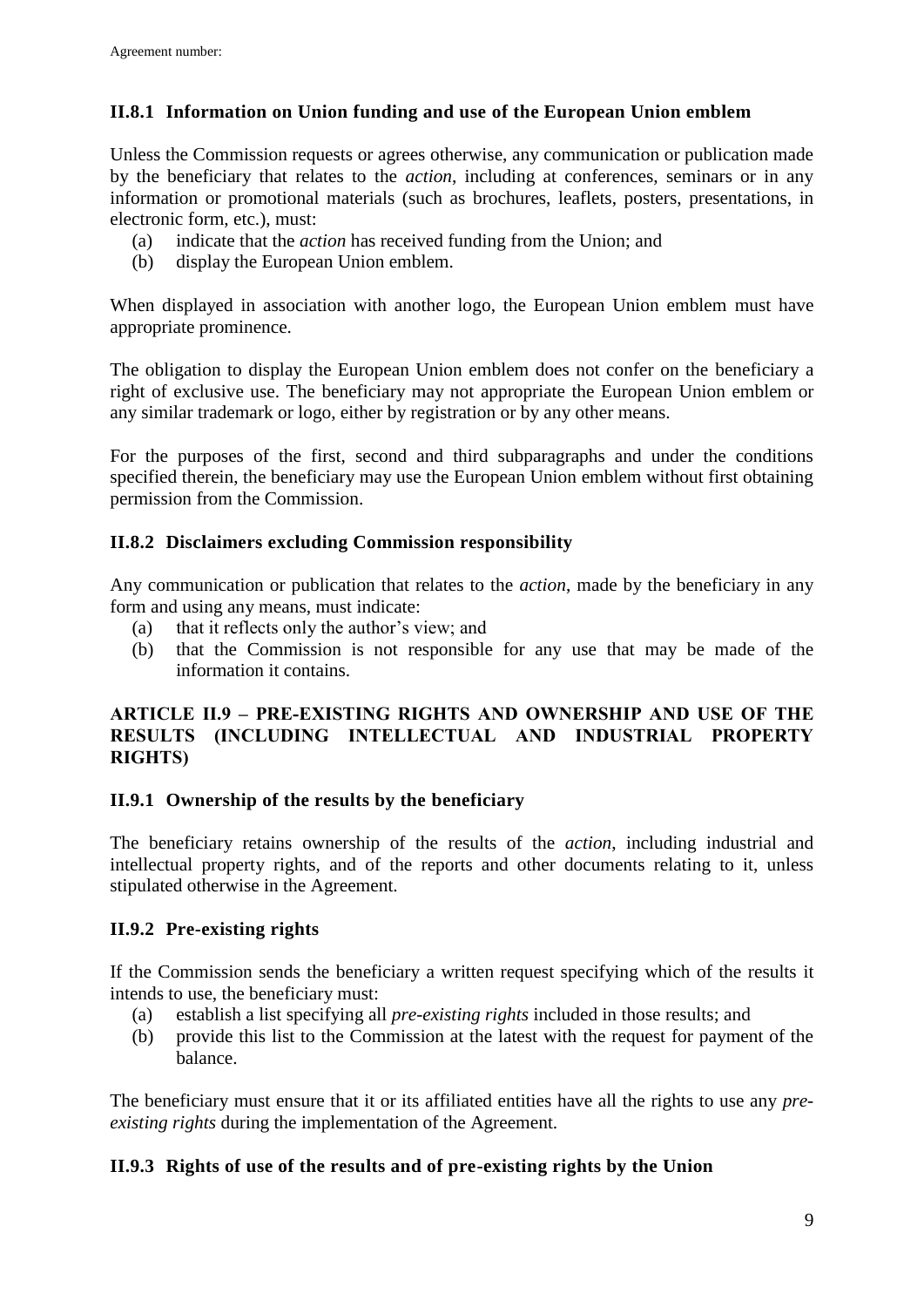The beneficiary grants the Union the following rights to use the results of the *action*:

- (a) for its own purposes and in particular to make available to persons working for the Commission, other Union institutions, agencies and bodies and to Member States' institutions, as well as to copy and reproduce in whole or in part and in an unlimited number of copies;
- (b) reproduction: the right to authorise direct or indirect, temporary or permanent reproduction of the results by any means (mechanical, digital or other) and in any form, in whole or in part;
- (c) communication to the public: the right to authorise any display performance or communication to the public, by wire or wireless means, including making the results available to the public in such a way that members of the public may access them from a place and at a time individually chosen by them; this right also includes communication and broadcasting by cable or by satellite;
- (d) distribution: the right to authorise any form of distribution of results or copies of the results to the public;
- (e) adaptation: the right to modify the results;
- (f) translation;
- (g) the right to store and archive the results in line with the document management rules applicable to the Commission, including digitisation or converting the format for preservation or new use purposes;
- (h) where the results are documents, the right to authorise the reuse of the documents in conformity with Commission Decision 2011/833/EU of 12 December 2011 on the reuse of Commission documents if that Decision is applicable and if the documents fall within its scope and are not excluded by any of its provisions. For the sake of this provision, the terms 'reuse' and 'document' have the meanings given to them by Decision 2011/833/EU.

The above rights of use may be further specified in the Special Conditions.

Additional rights of use for the Union may be provided for in the Special Conditions.

The beneficiary must ensure that the Union has the right to use any *pre-existing rights* included in the results of the *action*. The *pre-existing rights* must be used for the same purposes and under the same conditions as applicable to the rights of use of the results of the *action,* unless specified otherwise in the Special Conditions.

Information about the copyright owner must be inserted in cases where the result is divulged by the Union. The copyright information must read:  $\degree$   $\degree$   $\degree$   $\degree$   $\degree$   $\degree$   $\degree$  annes of the copyright owner. All rights reserved. Licenced to the European Union under conditions.'.

If the beneficiary grants rights of use to the Commission, this does not affect its confidentiality obligations under Article II.6 or the beneficiary's obligation under Article II.2.

## <span id="page-9-0"></span>**ARTICLE II.10 – AWARD OF CONTRACTS NECESSARY FOR THE IMPLENTATION OF THE ACTION**

**II.10.1** If the implementation of the *action* requires the beneficiary to procure goods, works or services, it may award the contract in accordance with their usual purchasing practices provided that the contract is awarded to the tender offering best value for money or, as appropriate, to the tender offering the lowest price. In doing so, it must avoid any *conflict of interests*.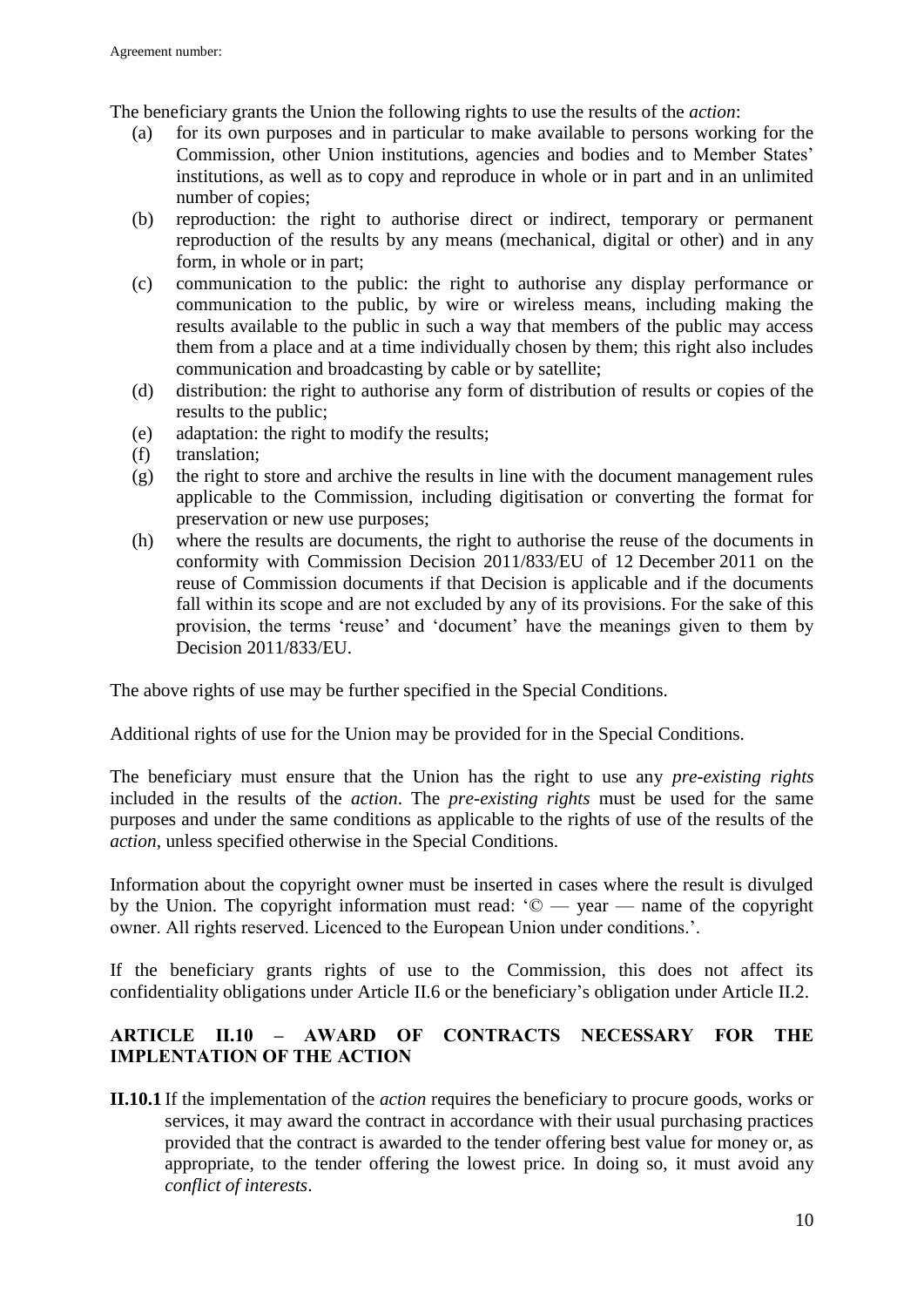$\overline{a}$ 

The beneficiary must ensure that the Commission, the European Court of Auditors and the European Anti-Fraud Office (OLAF) can exercise their rights under Article II.27 also towards the beneficiary' contractors.

**II.10.2** The beneficiary that is a 'contracting authority' within the meaning of Directive 2014/24/EU<sup>2</sup> or 'contracting entity' within the meaning of Directive 2014/25/EU<sup>3</sup> must comply with the applicable national public procurement rules.

The beneficiary must ensure that the conditions applicable to it under Articles II.4, II.5, II.6 and II.9 are also applicable to the contractors.

- **II.10.3** The beneficiary remains solely responsible for carrying out the *action* and for compliance with the Agreement.
- **II.10.4**. If the beneficiary breaches its obligations under Article II.10.1 the costs related to the contract concerned are considered ineligible in accordance with Article II.19.2 (c), (d) and (e).

If the beneficiary breaches its obligations under Article II.10.2 the grant may be reduced in accordance with Article II.25.4.

## <span id="page-10-0"></span>**ARTICLE II.11 – SUBCONTRACTING OF TASKS FORMING PART OF THE ACTION**

- **II.11.1** The beneficiary may subcontract tasks forming part of the *action*. If it does so, it must ensure that, in addition to the conditions specified in Article II.10, the following conditions are also complied with:
	- (a) subcontracting does not cover core tasks of the *action*;
	- (b) recourse to subcontracting is justified because of the nature of the *action* and what is necessary for its implementation;
	- (c) the estimated costs of the subcontracting are clearly identifiable in the estimated budget set out in Annex III;
	- (d) any recourse to subcontracting, if not provided for in Annex I, is communicated by the beneficiary and approved by the Commission. The Commission may grant approval:
		- (i) before any recourse to subcontracting, if the beneficiary requests an amendment as provided for in Article II.13; or
		- (ii) after recourse to subcontracting if the subcontracting:
			- is specifically justified in the interim, or final technical report referred to in Articles I.4.3 and I.4.4; and
			- does not entail changes to the Agreement which would call into question the decision awarding the grant or be contrary to the equal treatment of applicants;
	- (e) the beneficiary ensures that the conditions applicable to it under Article II.8 are also applicable to the subcontractors.

<sup>2</sup> Directive 2014/24/EU of the European Parliament and of the Council of 26 February 2014 on public procurement and repealing Directive 2004/18/EC

<sup>3</sup> Directive 2014/25/EU of the European Parliament and of the Council of 26 February 2014 on procurement by entities operating in the water, energy, transport and postal services sectors and repealing Directive 2004/17/EC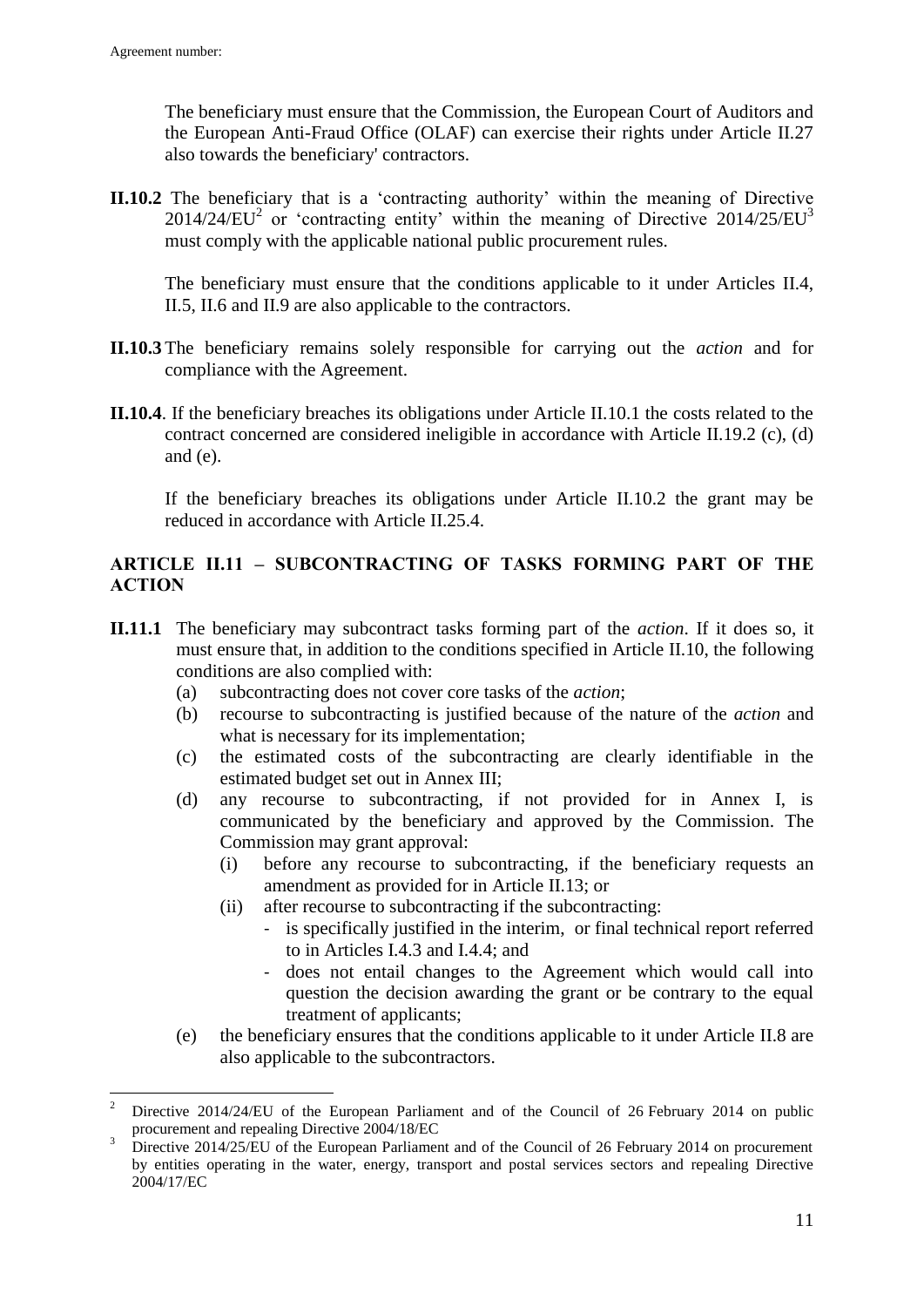**II.11.2** If the beneficiary breaches its obligations under Article II.11.1 (a), (b), (c) or (d), the costs related to the contract concerned are considered ineligible in accordance with Article II.19.2 (f).

If the beneficiary breaches its obligation under Article II.11.1 (e) the grant may be reduced in accordance with Article II.25.4.

## <span id="page-11-0"></span>**ARTICLE II.12 – FINANCIAL SUPPORT TO THIRD PARTIES**

- **II.12.1** If, while implementing the *action*, the beneficiary has to give financial support to third parties, the beneficiary must give such financial support in accordance with the conditions specified in Annex I. Under those conditions, the following information must be stated at least:
	- (a) the maximum amount of financial support. This amount may not exceed EUR 60000 for each third party except if achieving the objective of the *action* as specified in Annex I would otherwise be impossible or overly difficult ;
	- (b) the criteria for determining the exact amount of the financial support;
	- (c) the different types of activity that may receive financial support, on the basis of a fixed list;
	- (d) the persons or categories of persons which may receive financial support;
	- (e) the criteria for giving the financial support.
- **II.12.2** As an exception to Article II.12.1, if the financial support takes the form of a prize, the beneficiary must give such financial support in accordance with the conditions specified in Annex I. Under those conditions, the following information must at least be stated:
	- (a) the eligibility and award criteria;
	- (b) the amount of the prize;
	- (c) the payment arrangements.
- **II.12.3** The beneficiary must ensure that the conditions applicable to it under Articles II.4, II.5, II.6, II.8, II.9 and II.27 are also applicable to the third parties receiving financial support.

## <span id="page-11-1"></span>**ARTICLE II.13 – AMENDMENTS TO THE AGREEMENT**

- **II.13.1** Any amendment to the Agreement must be made in writing.
- **II.13.2** An amendment may not have the purpose or the effect of making changes to the Agreement which would call into question the decision awarding the grant or be contrary to the equal treatment of applicants.
- **II.13.3** Any request for amendment must:
	- (a) be duly justified;
	- (b) be accompanied by appropriate supporting documents; and
	- (c) be sent to the other party in due time before it is due to take effect, and in any case one month before the end of the *implementation period*.

Point (c) does not apply in cases duly substantiated by the party requesting the amendment if the other party agrees.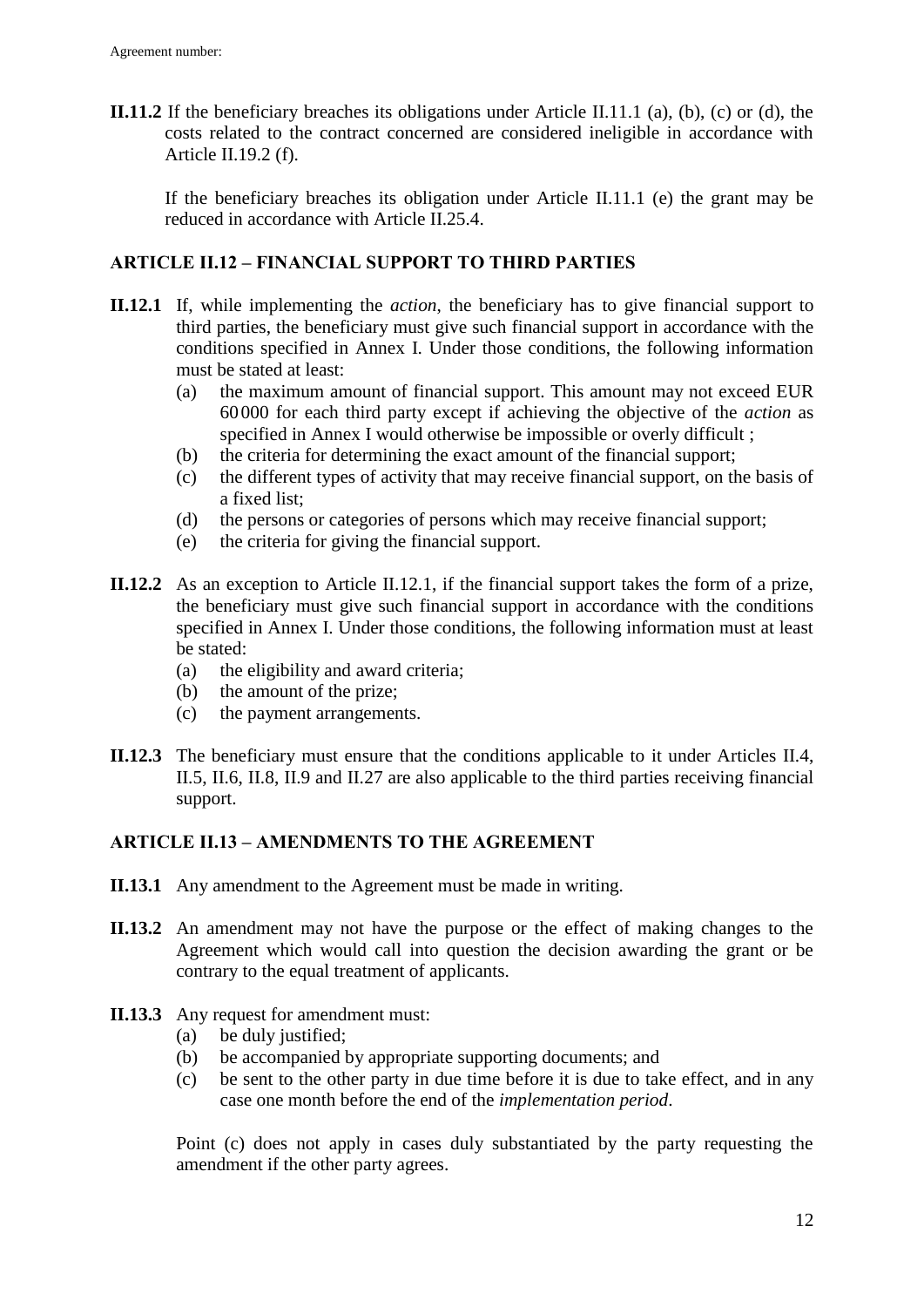- **II.13.4** In case of an operating grant the period set out in Article I.2.2 may not be extended via amendments.
- **II.13.5** Amendments enter into force on the date on which the last party signs or on the date of approval of the request for amendment.

Amendments take effect on a date agreed by the parties or, in the absence of such an agreed date, on the date on which the amendment enters into force.

## <span id="page-12-0"></span>**ARTICLE II.14 – ASSIGNMENT OF CLAIMS FOR PAYMENTS TO THIRD PARTIES**

**II.14.1** The beneficiary may not assign any of its claims for payment against the Commission to any third party, except if approved by the Commission on the basis of a reasoned, written request by the beneficiary.

If the Commission does not accept the assignment or the terms of it are not complied with, the assignment has no effect on it.

**II.14.2** In no circumstances may an assignment release the beneficiary from its obligations towards the Commission.

## <span id="page-12-1"></span>**ARTICLE II.15 – FORCE MAJEURE**

- **II.15.1** A party faced with *force majeure* must send a *formal notification* to the other party without delay, stating the nature of the situation or of the event, its likely duration and foreseeable effects.
- **II.15.2** The parties must take the necessary measures to limit any damage due to *force majeure*. They must do their best to resume the implementation of the *action* as soon as possible.
- **II.15.3** The party faced with *force majeure* may not be considered in breach of its obligations under the Agreement if it has been prevented from fulfilling them by *force majeure*.

## <span id="page-12-2"></span>**ARTICLE II.16 – SUSPENSION OF THE IMPLEMENTATION OF THE ACTION**

#### <span id="page-12-3"></span>**II.16.1Suspension of implementation by the beneficiary**

The beneficiary may suspend the implementation of the *action* or any part of it, if exceptional circumstances make such implementation impossible or excessively difficult, in particular in the event of *force majeure*.

The beneficiary must immediately inform the Commission, stating:

- (a) the reasons for suspension, including details about the date or period when the exceptional circumstances occurred; and
- (b) the expected date of resumption.

Once the circumstances allow the beneficiary to resume implementing the *action*, the beneficiary must inform the Commission immediately and present a request for amendment of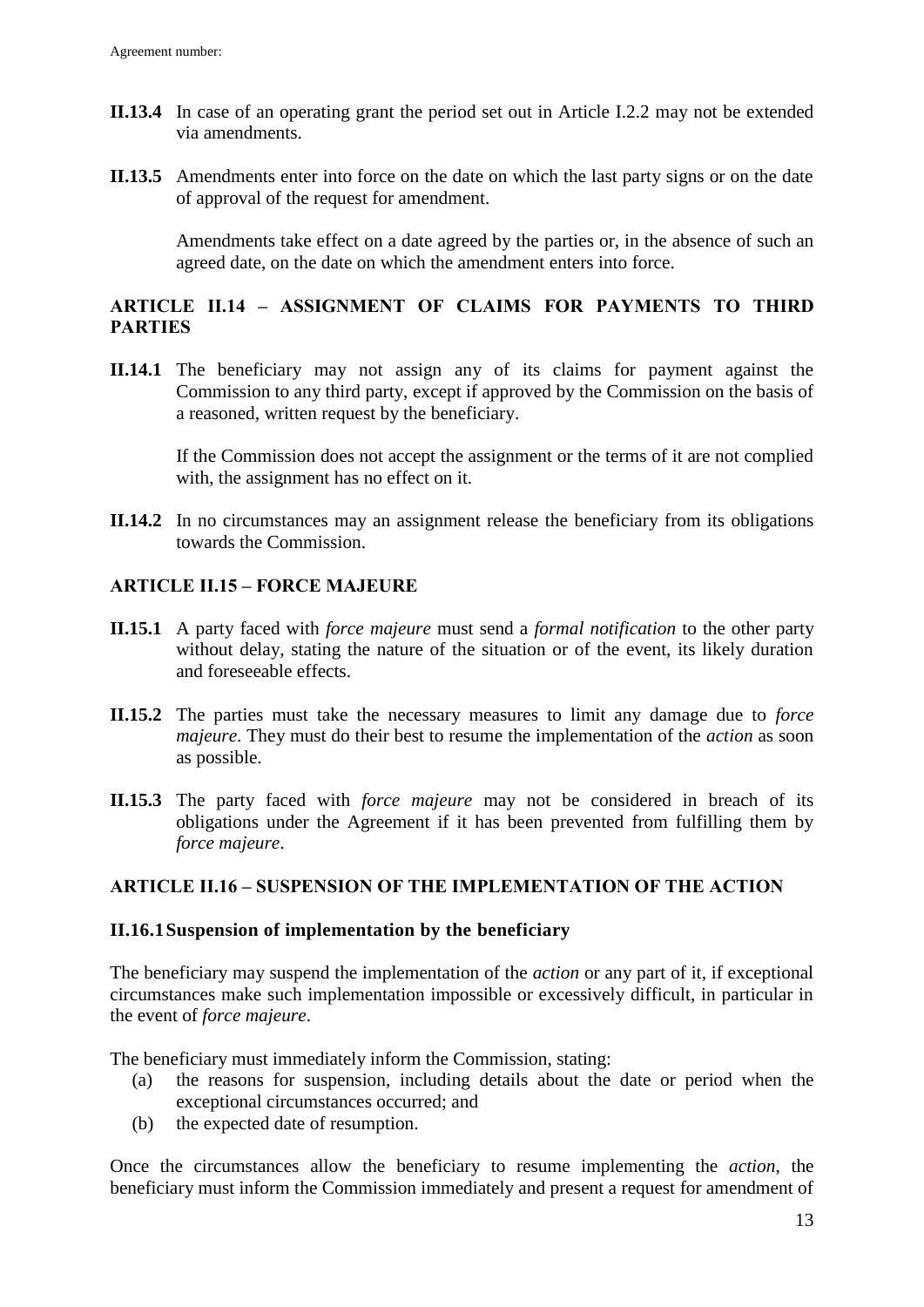the Agreement as provided for in Article II.16.3. This obligation does not apply if the Agreement is terminated in accordance with Articles II.17.1 or points (b) or (c) of Article II.17.2.1.

## <span id="page-13-0"></span>**II.16.2Suspension of implementation by the Commission**

## **II.16.2.1 Grounds for suspension**

The Commission may suspend the implementation of the *action* or any part thereof:

- (a) if the Commission has evidence that the beneficiary has committed *irregularities*, *fraud* or *breach of obligations* in the award procedure or while implementing the Agreement;
- (b) if the Commission has evidence that the beneficiary has committed systemic or recurrent *irregularities, fraud* or serious *breach of obligations* in other grants funded by the Union or the European Atomic Energy Community ('Euratom') awarded to the beneficiary under similar conditions and the *irregularities, fraud* or *breach of obligations* have a material impact on this grant; or
- (c) if the Commission suspects *irregularities, fraud* or *breach of obligations* committed by the beneficiary in the award procedure or while implementing the Agreement and needs to verify whether they have actually occurred.

## **II.16.2.2 Procedure for suspension**

**Step 1** Before suspending implementation of the *action*, the Commission must send a *formal notification* to the beneficiary:

- (a) informing it of:
	- (i) its intention to suspend the implementation;
	- (ii) the reasons for suspension;
	- (iii) the necessary conditions for resuming the implementation in the cases referred to in points (a) and (b) of Article II.16.2.1; and
- (b) inviting it to submit observations within 30 calendar days of receiving the *formal notification*.

**Step 2** If the Commission does not receive observations or decides to pursue the procedure despite the observations it has received, it must send a *formal notification* to the beneficiary informing it of:

- (a) the suspension of the implementation;
- (b) the reasons for suspension; and
- (c) the final conditions for resuming the implementation in the cases referred to in points (a) and (b) of Article II.16.2.1; or
- (d) the indicative date of completion of the necessary verification in the case referred to in point (c) of Article II.16.2.1.

The suspension takes effect on the day the *formal notification* is received by the beneficiary or on a later date specified in the *formal notification*.

Otherwise, the Commission must send a *formal notification* to the beneficiary informing it that it is not continuing the suspension procedure.

# **II.16.2.3 Resuming implementation**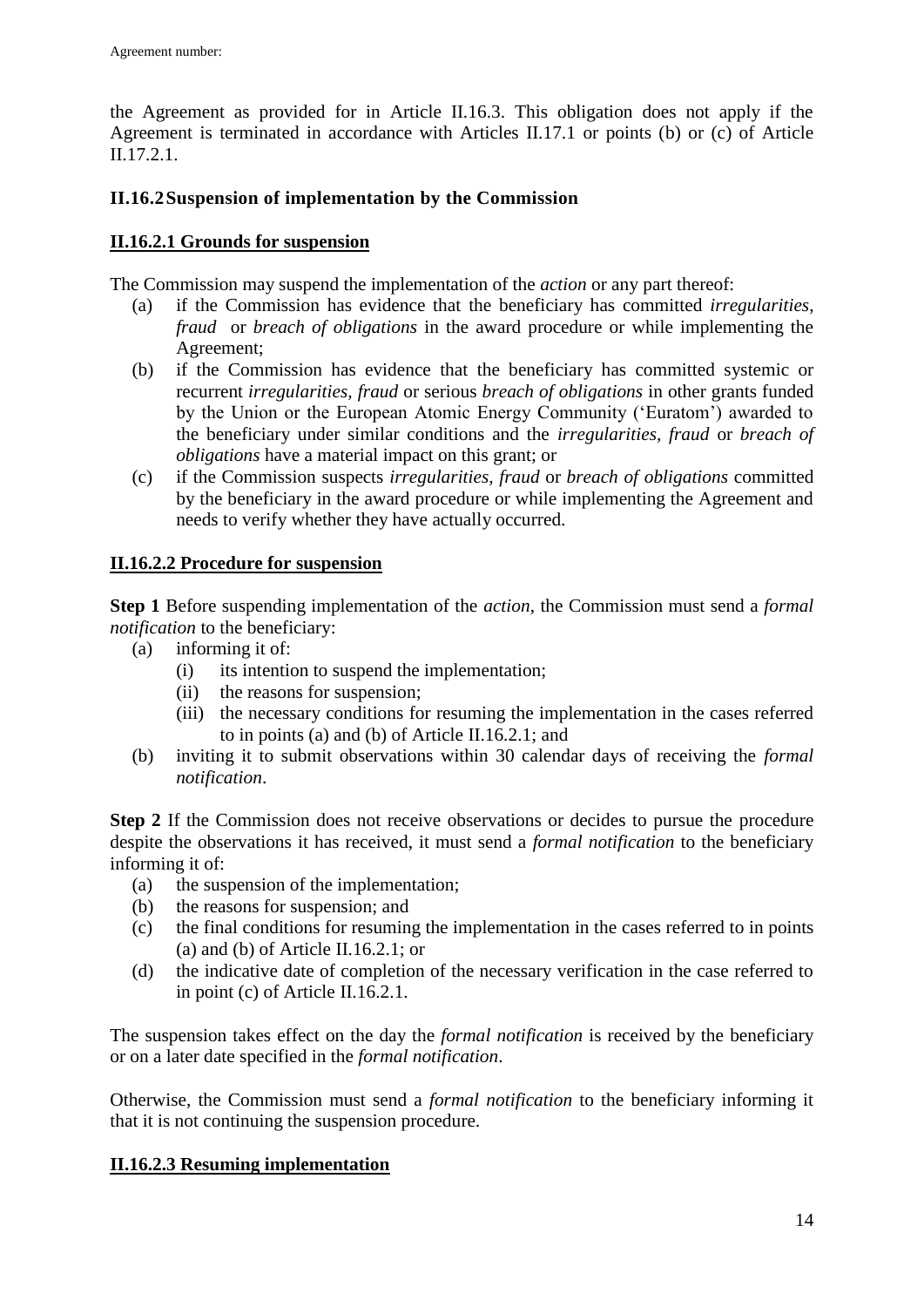In order to resume the implementation, the beneficiary must meet the notified conditions as soon as possible and must inform the Commission of any progress made.

If the conditions for resuming the implementation are met or the necessary verifications are carried out, the Commission must send a *formal notification* to the beneficiary:

- (a) informing it that the conditions for lifting the suspension are met; and
- (b) requiring it to present a request for amendment of the Agreement as provided for in Article II.16.3. This obligation does not apply if the Agreement is terminated in accordance with Articles II.17.1 or points (b), (f) or (g) of Article II.17.2.1.

### <span id="page-14-0"></span>**II.16.3 Effects of the suspension**

If the implementation of the *action* can be resumed and the Agreement has not been terminated, an amendment to the Agreement must be made in accordance with Article II.13 in order to:

- (a) set the date on which the *action* is to be resumed;
- (b) extend the duration of the *action*; and
- (c) make other changes necessary to adapt the *action* to the new situation.

The suspension is lifted with effect from the resumption date set out in the amendment. This date may be before the date on which the amendment enters into force.

Costs incurred during the period of suspension that relate to the implementation of the suspended *action* or the suspended part of it may not be reimbursed or covered by the grant.

Suspending implementation of the *action* does not affect the Commission's right to terminate the Agreement in accordance with Article II.17.2, reduce the grant or recover amounts unduly paid in accordance with Articles II.25.4 and II.26.

Neither party may claim damages due to suspension by the other party.

## <span id="page-14-1"></span>**ARTICLE II.17 – TERMINATION OF THE AGREEMENT**

## <span id="page-14-2"></span>**II.17.1Termination of the Agreement by the beneficiary**

The beneficiary may terminate the Agreement.

The beneficiary must send a *formal notification* of termination to the Commission, stating:

- (a) the reasons for termination; and
- (b) the date on which the termination takes effect. This date must be set after the *formal notification.*

If the beneficiary does not state the reasons for the termination or if the Commission considers that the reasons do not justify termination, the Agreement is considered to have been terminated improperly.

The termination takes effect on the day specified in the *formal notification*.

#### <span id="page-14-3"></span>**II.17.2Termination of the Agreement by the Commission**

## **II.17.2.1 Grounds for termination**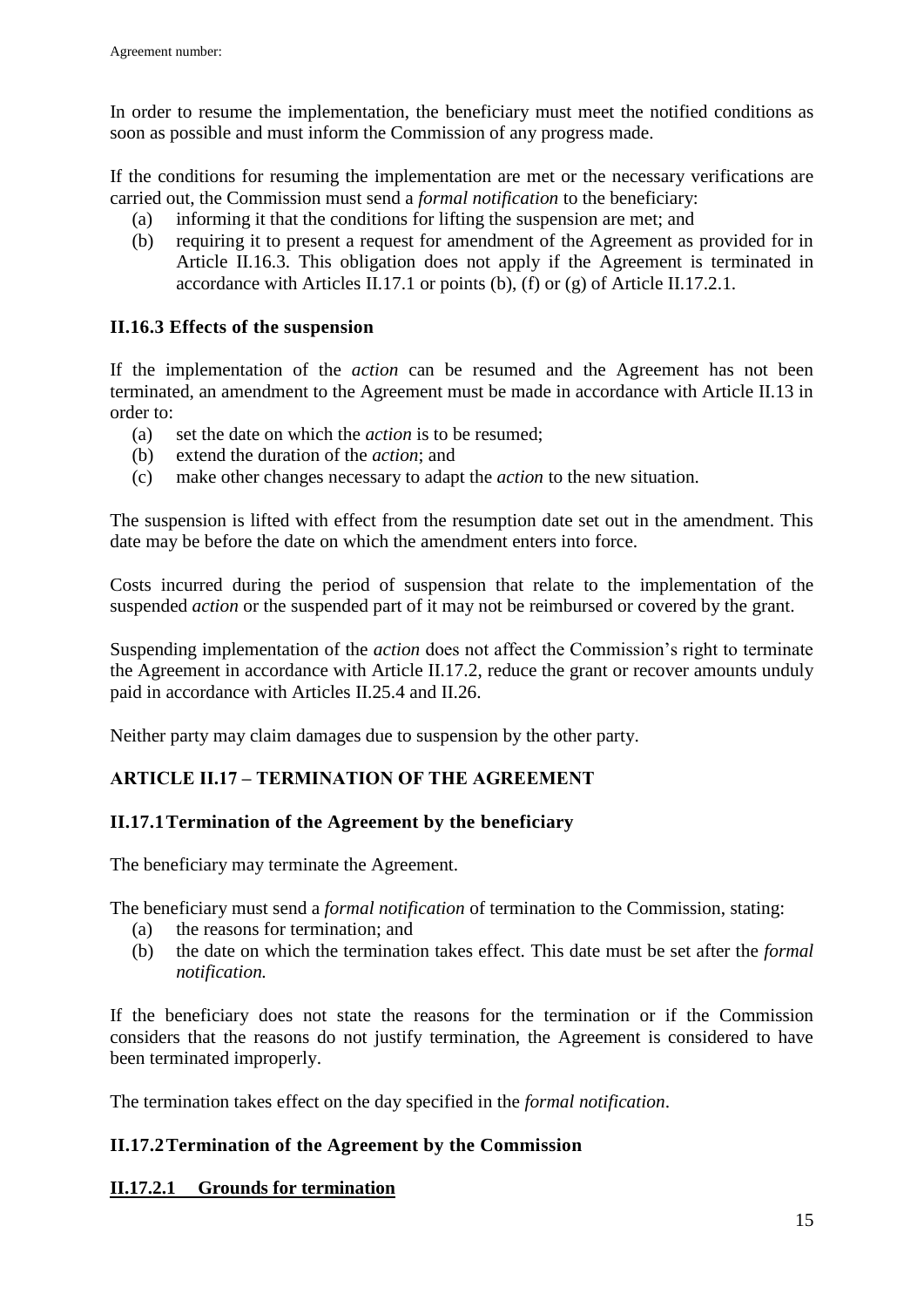The Commission may terminate the Agreement, if:

- (a) a change to the beneficiary's legal, financial, technical, organisational or ownership situation is likely to affect the implementation of the Agreement substantially or calls into question the decision to award the grant, or a change regarding the exclusion situations listed in Article 136 of Regulation (EU) 2018/1046, that calls into question the decision to award the grant;
- (b) the beneficiary, any *related person* or any natural person who is essential for the award or for the implementation of the Agreement have committed serious *breach of obligations*, including improper implementation of the *action* as described in Annex I;
- (c) the implementation of the *action* is prevented or suspended due to *force majeure* or exceptional circumstances and either:
	- (i) resumption is impossible; or
	- (ii) the necessary changes to the Agreement would call into question the decision awarding the grant or be contrary to the equal treatment of applicants;
- (d) the beneficiary or a natural or legal person that assumes unlimited liability for the debts of the beneficiary:
	- (i) is declared bankrupt, is subject to insolvency or winding up procedures, its assets are being administered by a liquidator or by a Court, has entered into an agreement with creditors, has suspended business activities or is in any analogous situation arising from a similar procedure provided for under the Union or national law;
	- (ii) is in breach of its obligations relating to the payment of taxes or social security contributions in accordance with the applicable law;
- (e) the beneficiary or any *related person* or any natural person who is essential for the award or for the implementation of the Agreement has committed:
	- (i) *grave professional misconduct* proven by any means;
	- (ii) *fraud*;
	- (iii) corruption;
	- (iv) conduct related to criminal organisations;
	- (v) money laundering;
	- (vi) terrorism-related crimes (including terrorism financing);
	- (vii) child labour or other offences concerning trafficking of human beings;
- (f) the Commission has evidence that the beneficiary or any *related person* or any natural person who is essential for the award or for the implementation of the Agreement has committed *irregularities, fraud* or *breach of obligations* in the award procedure or while implementing the Agreement, including if the beneficiary or *related person* or natural person has submitted false information or failed to provide required information;
- (g) the Commission has evidence that the beneficiary has committed systemic or recurrent *irregularities*, *fraud* or serious *breach of obligations* in other Union or Euratom grants awarded to it under similar conditions and such *irregularities, fraud* or *breach of obligations* have a material impact on this grant;
- (h) a beneficiary or any *related person* or any natural person who is essential for the award or for the implementation of the Agreement has created an entity under a different jurisdiction with the intend to circumvent fiscal, social or any other legal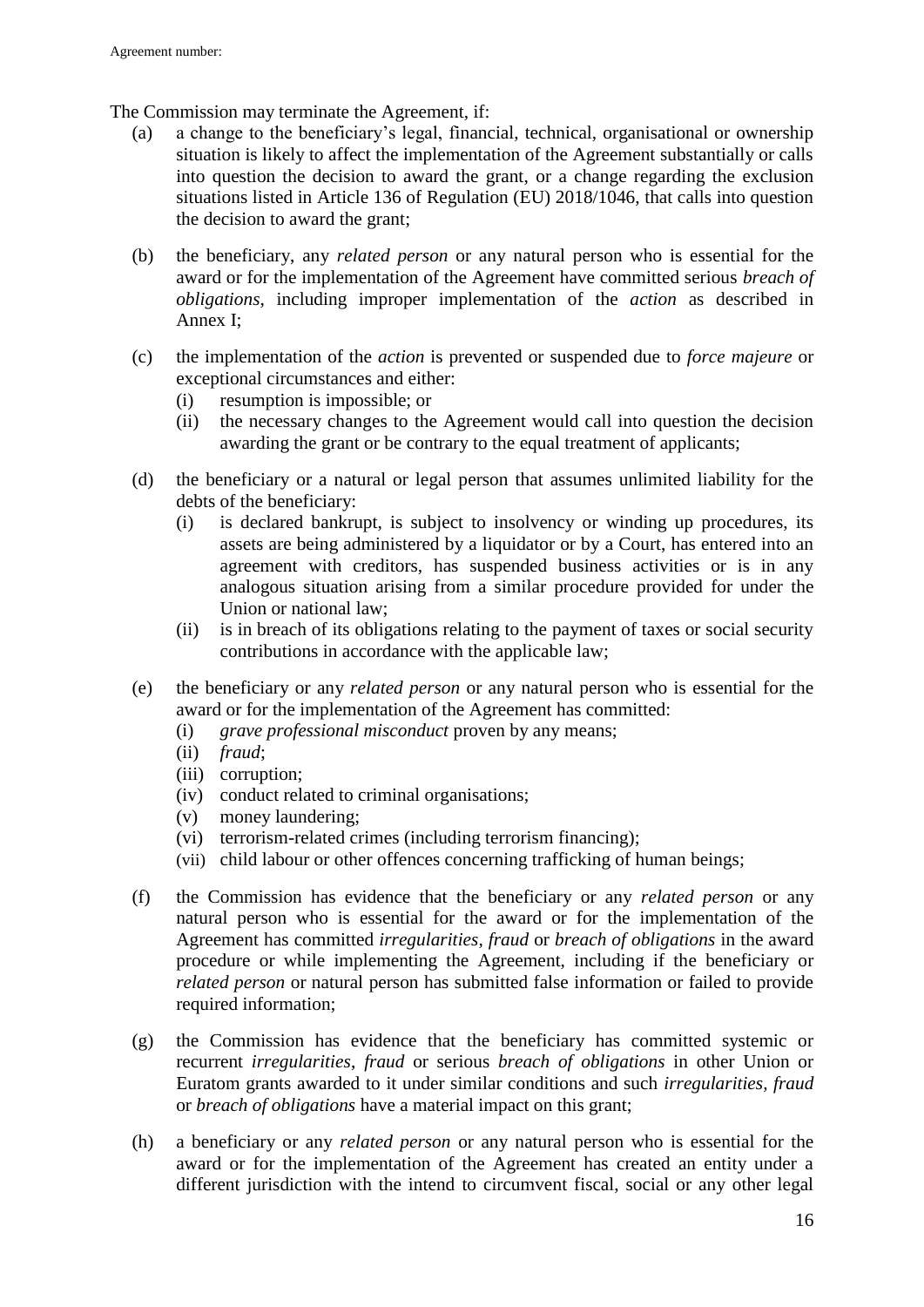obligations in the jurisdiction of its registered office, central administration or principal place of business;

- (i) a beneficiary or any *related person* has been created with the intend referred to in point (h) or
- (j) the Commission has sent the beneficiary a *formal notification* asking it to end the participation of its affiliated entity because that entity is in a situation provided for in points (d) to (i) and the beneficiary has failed to request an amendment ending the participation of the entity and reallocating its tasks.

### **II.17.2.2 Procedure for termination**

**Step 1-** Before terminating the Agreement, the Commission must send a *formal notification* to the beneficiary:

- (a) informing it of:
	- (i) its intention to terminate;
	- (ii) the reasons for termination; and
- (b) requiring it, within 45 calendar days of receiving the *formal notification*:
	- (i) to submit observations; and
	- (ii) in the case of point (b) of Article II.17.2.1, to inform the Commission of the measures to ensure compliance with the obligations under the Agreement.

**Step 2** — If the Commission does not receive observations or decides to pursue the procedure despite the observations it has received, it will send a *formal notification* to the beneficiary informing it of the termination and the date on which it takes effect.

Otherwise, the Commission must send a *formal notification* to the beneficiary informing it that the termination procedure is not continued.

The termination takes effect:

- (a) for terminations under points (a), (b) and (d) of Article II.17.2.1: on the day specified in the *formal notification* of termination referred to in the second subparagraph (i.e. in Step 2 above);
- (b) for terminations under points (c), (e) to (j) of Article II.17.2.1: on the day after the beneficiary receives the *formal notification* of termination referred to in the second subparagraph (i.e. in Step 2 above).

#### <span id="page-16-0"></span>**II.17.3Effects of termination**

Within 60 calendar days from the day on which the termination takes effect, the beneficiary must submit a request for payment of the balance as provided for in Article I.4.4.

If the Commission does not receive the request for payment of the balance by the above deadline, only costs or contributions which are included in an approved technical report and, where relevant, in an approved financial statement, are reimbursed or covered by the grant.

If the Agreement is terminated by the Commission because the beneficiary has breached its obligation to submit the request for payment, the beneficiary may not submit any request for payment after termination. In that case the second subparagraph applies.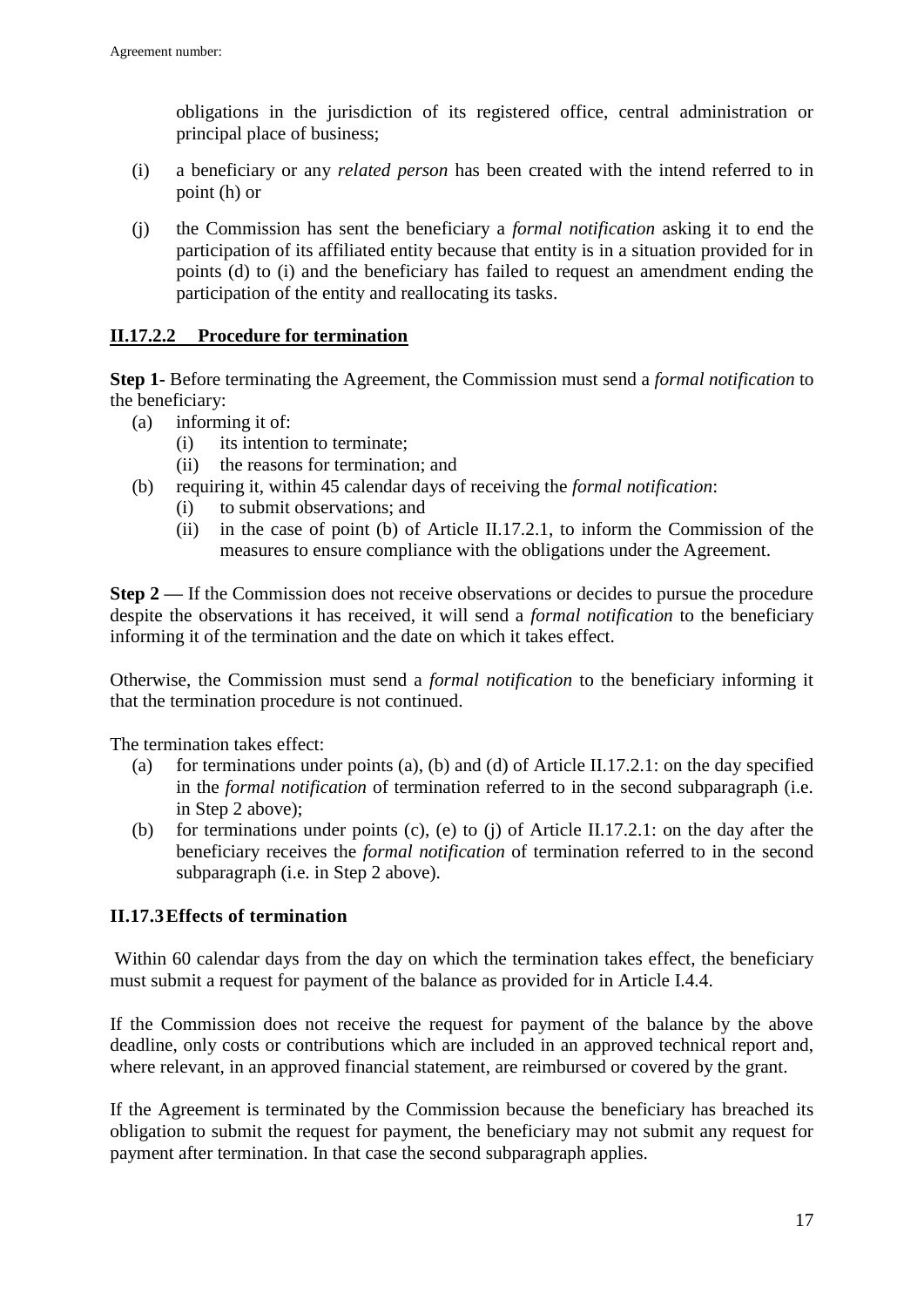The Commission calculates the final grant amount as referred to in Article II.25 and the balance as referred to in Article I.5.4 on the basis of the reports submitted. Only activities undertaken before the date when the termination takes effect or the end date of the *implementation period* as specified in Article I.2.2, whichever is the earliest, must be taken into account. Where the grant takes the form of reimbursement of costs actually incurred as provided for in Article I.3.2(a)(i), only costs incurred before termination takes effect are reimbursed or covered by the grant. Costs relating to contracts due for execution only after termination are not taken into account and are not reimbursed or covered by the grant.

The Commission may reduce the grant in accordance with Article II.25.4 in case of:

- (a) improper termination of the Agreement by the beneficiary within the meaning of Article II.17.1; or
- (b) termination of the Agreement by the Commission on any of the grounds set out in points (b)to (j) of Article II.17.2.1.

Neither party may claim damages on the grounds that the other party terminated the Agreement.

After termination, the beneficiary's obligations continue to apply, in particular those under Articles I.4, II.6, II.8, II.9, II.14, II.27 and any additional provisions on the use of the results, as set out in the Special Conditions.

## <span id="page-17-0"></span>**ARTICLE II.18 – APPLICABLE LAW, SETTLEMENT OF DISPUTES AND ENFORCEABLE DECISIONS**

- **II.18.1** The Agreement is governed by the applicable Union law, complemented, where necessary, by the law of Belgium.
- **II.18.2** In accordance with Article 272 TFEU, the General Court or, on appeal, the Court of Justice of the European Union, has sole jurisdiction to hear any dispute between the Union and any beneficiary concerning the interpretation, application or validity of the Agreement, if such dispute cannot be settled amicably.
- **II.18.3** In accordance with Article 299 TFEU, for the purposes of recovery within the meaning of Article II.26, the Commission may adopt an enforceable decision to impose pecuniary obligations on persons other than States.

An *action* may be brought against such decision before the General Court of the European Union in accordance with Article 263 TFEU.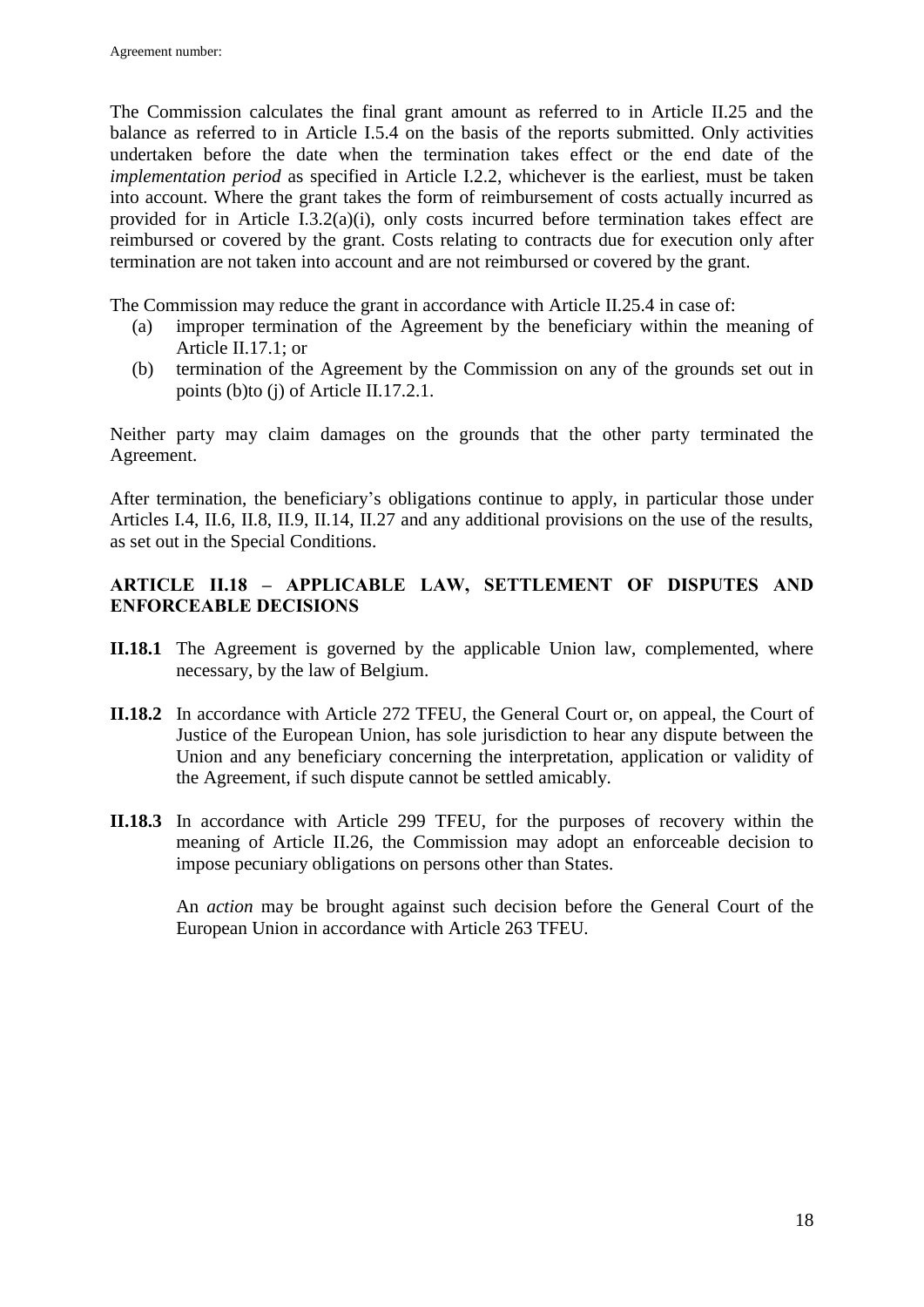# <span id="page-18-0"></span>**PART B — FINANCIAL PROVISIONS**

# <span id="page-18-1"></span>**ARTICLE II.19 – ELIGIBLE COSTS**

## <span id="page-18-2"></span>**II.19.1Conditions for the eligibility of costs**

*Eligible costs* of the *action* are costs actually incurred by the beneficiary and which meet the following criteria:

- (a) they are incurred within the *implementation period*, with the exception of costs relating to the request for payment of the balance and the corresponding supporting documents referred to in Article I.4.4;
- (b) they are indicated in the estimated budget. The estimated budget is set out in Annex III;
- (c) they are incurred in connection with the *action* as described in Annex I and are necessary for its implementation;
- (d) they are identifiable and verifiable, in particular they are recorded in the beneficiary's accounting records and determined according to the applicable accounting standards of the country where the beneficiary is established and according to the beneficiary's usual cost accounting practices;
- (e) they comply with the requirements of applicable tax and social legislation; and
- (f) they are reasonable, justified and comply with the principle of sound financial management, in particular regarding economy and efficiency.

## <span id="page-18-3"></span>**II.19.2Eligible direct costs**

To be eligible, the *direct costs* of the *action* must comply with the eligibility conditions set out in Article II.19.1.

In particular, the following categories of costs are eligible *direct costs*, provided that they satisfy the eligibility conditions set out in Article II.19.1 as well as the following conditions:

(a) the costs of personnel working under an employment contract with the beneficiary or an equivalent appointing act and assigned to the *action*, provided that these costs are in line with the beneficiary's usual policy on remuneration.

Those costs include actual salaries plus social security contributions and other statutory costs included in the remuneration. They may also comprise additional remunerations, including payments on the basis of supplementary contracts regardless of the nature of those contracts, provided that they are paid in a consistent manner whenever the same kind of work or expertise is required, independently from the source of funding used.

The costs of natural persons working under a contract with the beneficiary other than an employment contract or who are seconded to the beneficiary by a third party against payment may also be included under such personnel costs, provided that the following conditions are fulfilled: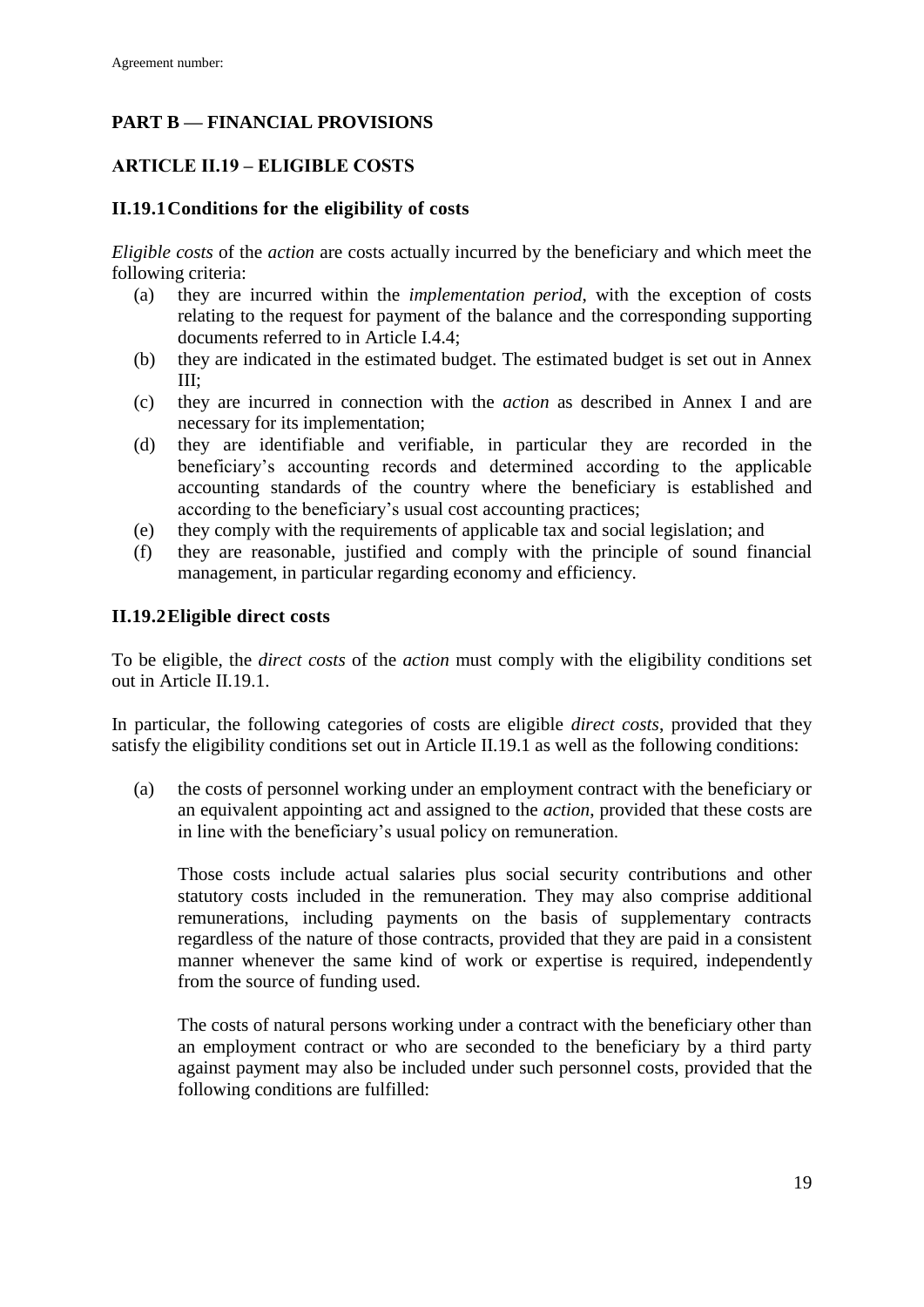- (i) the person works under conditions similar to those of an employee (in particular regarding the way the work is organised, the tasks that are performed and the premises where they are performed);
- (ii) the result of the work belongs to the beneficiary (unless exceptionally agreed otherwise); and
- (iii) the costs are not significantly different from the costs of staff performing similar tasks under an employment contract with the beneficiary;
- (b) costs of travel and related subsistence allowances, provided that these costs are in line with the beneficiary's usual practices on travel;
- (c) the depreciation costs of equipment or other assets (new or second-hand) as recorded in the beneficiary's accounting statements, provided that the asset:
	- (i) is written off in accordance with the international accounting standards and the beneficiary's usual accounting practices; and
	- (ii) has been purchased in accordance with Article II.10.1 if the purchase occurred within the *implementation period*;

The costs of renting or leasing equipment or other assets are also eligible, provided that these costs do not exceed the depreciation costs of similar equipment or assets and are exclusive of any finance fee;

Only the portion of the equipment's depreciation, rental or lease costs corresponding to the *implementation period* and the rate of actual use for the purposes of the *action* may be taken into account when determining the eligible costs. By way of exception, the full cost of purchase of equipment may be eligible under the Special Conditions, if this is justified by the nature of the *action* and the context of the use of the equipment or assets;

- (d) costs of consumables and supplies, provided that they:
	- (i) are purchased in accordance with Article II.10.1; and
	- (ii) are directly assigned to the *action*;
- (e) costs arising directly from requirements imposed by the Agreement (dissemination of information, specific evaluation of the *action*, audits, translations, reproduction), including the costs of requested financial guarantees, provided that the corresponding services are purchased in accordance with Article II.10.1;
- (f) costs entailed by *subcontracts* within the meaning of Article II.11, provided that the conditions laid down in Article II.11.1 (a), (b), (c) and (d) are met;
- (g) costs of financial support to third parties within the meaning of Article II.12, provided that the conditions laid down in that Article are met;
- (h) duties, taxes and charges paid by the beneficiary, notably value added tax (VAT), provided that they are included in eligible *direct costs*, and unless specified otherwise in the Agreement.

#### <span id="page-19-0"></span>**II.19.3Eligible indirect costs**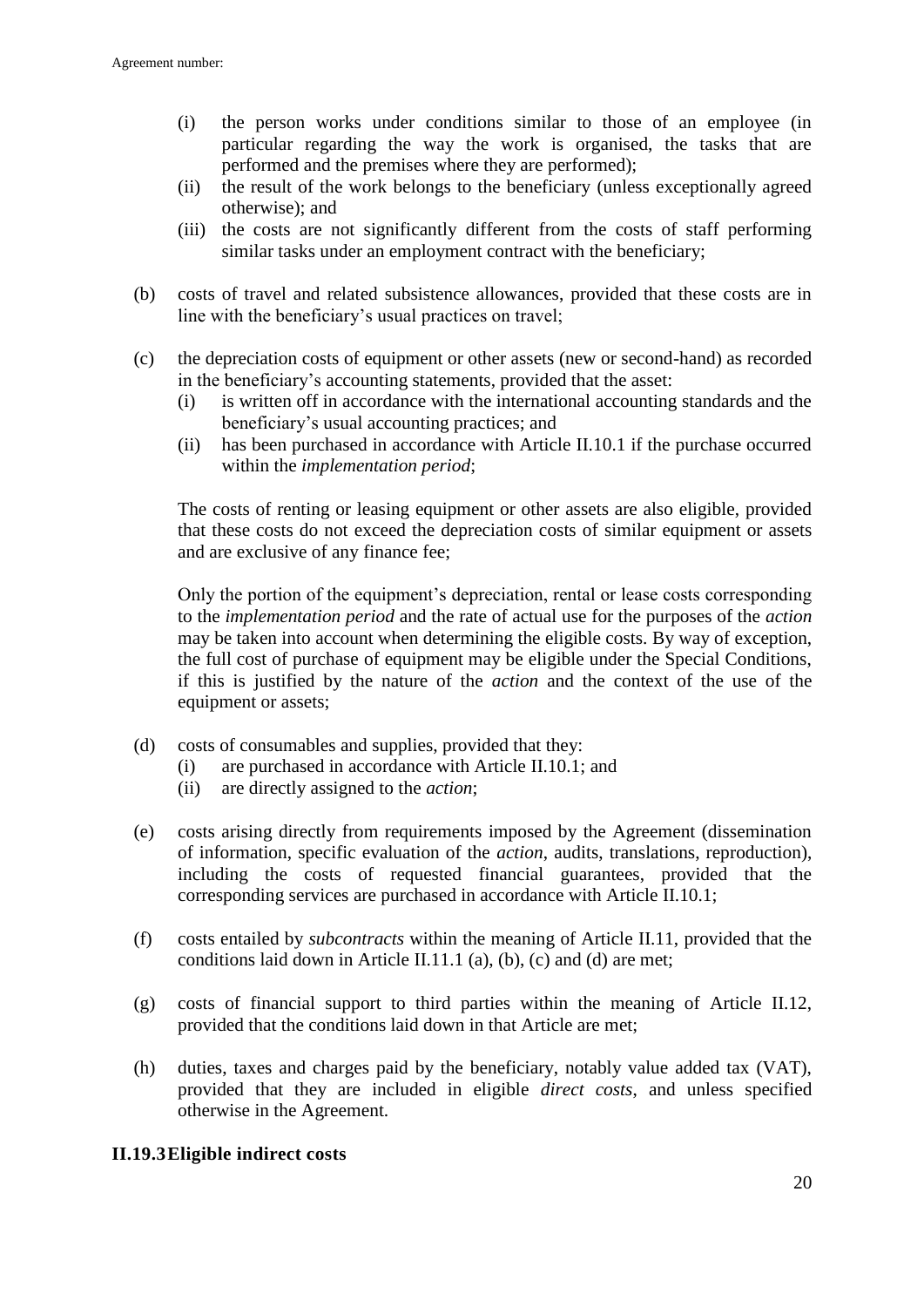To be eligible, *indirect costs* of the *action* must represent a fair apportionment of the overall overheads of the beneficiary and must comply with the conditions of eligibility set out in Article II.19.1

Eligible *indirect costs* must be declared on the basis of a flat rate of 7 % of the total eligible *direct costs* unless otherwise specified in Article I.3.2.

## <span id="page-20-0"></span>**II.19.4Ineligible costs**

In addition to any other costs which do not fulfil the conditions set out in Article II.19.1, the following costs may not be considered eligible:

- (a) return on capital and dividends paid by the beneficiary;
- (b) debt and debt service charges;
- (c) provisions for losses or debts;
- (d) interest owed;
- (e) doubtful debts;
- (f) exchange losses;
- (g) costs of transfers from the Commission charged by the bank of the beneficiary;
- (h) costs declared by the beneficiary under another *action* receiving a grant financed from the Union budget. Such grants include grants awarded by a Member State and financed from the Union budget and grants awarded by bodies other than the Commission for the purpose of implementing the Union budget. In particular, if the beneficiary receives an operating grant financed by the EU or Euratom budget, it may not declare *indirect costs* for the period(s) covered by the operating grant, unless it can demonstrate that the operating grant does not cover any costs of the *action*;
- (i) contributions in kind from third parties;
- (j) excessive or reckless expenditure;
- (k) deductible VAT.

## <span id="page-20-1"></span>**ARTICLE II.20 – IDENTIFIABILITY AND VERIFIABILITY OF THE AMOUNTS DECLARED**

## <span id="page-20-2"></span>**II.20.1 Declaring costs and contributions**

The beneficiary must declare as eligible costs or as a requested contribution:

- (a) for actual costs: the costs it actually incurred for the *action*;
- (b) for unit costs or unit contributions: the amount obtained by multiplying the amount per unit specified in Article I.3.2(a)(ii) or (b) by the actual number of units used or produced;
- (c) for lump sum costs or lump sum contributions: the global amount specified in Article I.3.2(a)(iii) or (c), if the corresponding tasks or part of the *action* as described in Annex I have been implemented properly;
- (d) for flat-rate costs or flat-rate contributions: the amount obtained by applying the flat rate specified in Article I.3.2(a)(iv) or (d);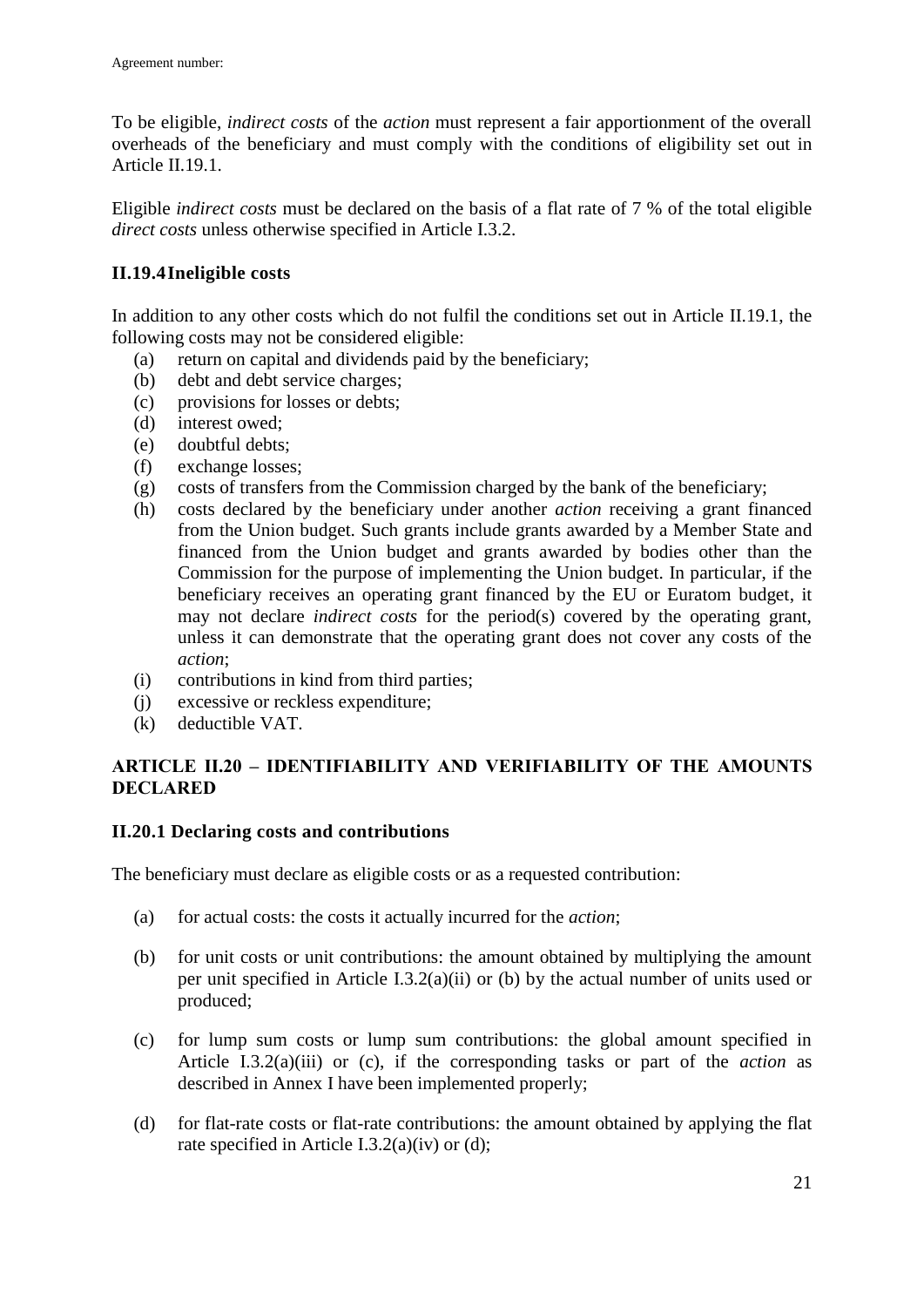- (e) for financing not linked to costs: the global amount specified in Article I.3.2(e), if the corresponding results or conditions as described in Annex I have been properly achieved or fulfilled;
- (f) for unit costs declared on the basis of the beneficiary's usual cost accounting practices: the amount obtained by multiplying the amount per unit calculated in accordance with the beneficiary's usual cost accounting practices by the actual number of units used or produced;
- (g) for lump sum costs declared on the basis of the beneficiary's usual cost accounting practices: the global amount calculated in accordance with its usual cost accounting practices, if the corresponding tasks or part of the *action* have been implemented properly;
- (h) for flat-rate costs declared on the basis of the beneficiary's usual cost accounting practices: the amount obtained by applying the flat rate calculated in accordance with the beneficiary's usual cost accounting practices.

For the forms of grant referred to in points (b), (c), (d), (f), (g) and (h), the amounts declared must comply with the conditions specified in points (a) and (b) of Article II.19.1.

## <span id="page-21-0"></span>**II.20.2 Records and other documentation to support the costs and contributions declared**

The beneficiary must provide the following if requested to do so in the context of the checks or audits described in Article II.27:

- (a) for actual costs: adequate supporting documents to prove the costs declared, such as contracts, invoices and accounting records. In addition, the beneficiary's usual accounting and internal control procedures must permit direct reconciliation of the amounts declared with the amounts recorded in its accounting statements and with the amounts indicated in the supporting documents;
- (b) for unit costs or unit contributions: adequate supporting documents to prove the number of units declared. The beneficiary does not need to identify the actual eligible costs covered or to provide supporting documents, such as accounting statements, to prove the amount declared per unit;
- (c) for lump sum costs or lump sum contributions: adequate supporting documents to prove that the *action* has been properly implemented. The beneficiary does not need to identify the actual eligible costs covered or to provide supporting documents, such as accounting statements, to prove the amount declared as a lump sum;
- (d) for flat-rate costs or flat-rate contributions: adequate supporting documents to prove the eligible costs or requested contribution to which the flat rate applies.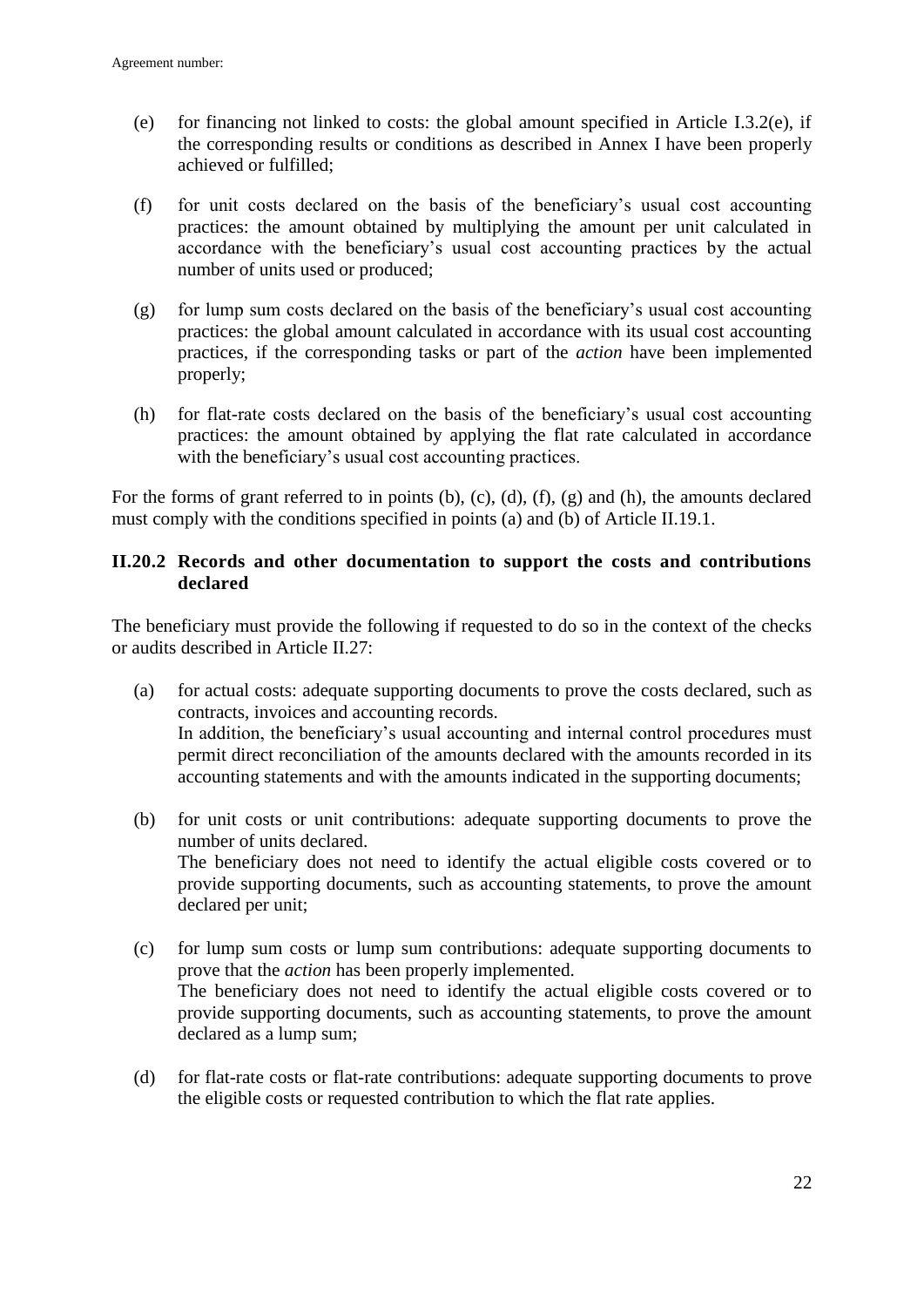The beneficiary does not need to identify the actual eligible costs covered or to provide supporting documents, such as accounting statements, for the flat rate applied;

- (e) for financing not linked to costs: adequate supporting documents to prove that the *action* has been properly implemented; The beneficiary does not need to identify the actual eligible costs covered or to provide supporting documents, such as accounting statements, to prove the amount declared as a financing not linked to costs;
- (f) for unit costs declared on the basis of the beneficiary's usual cost accounting practices: adequate supporting documents to prove the number of units declared;
- (g) for lump sum costs declared on the basis of the beneficiary's usual cost accounting practices: adequate supporting documents to prove that the *action* has been properly implemented;
- (h) for flat-rate costs declared on the basis of the beneficiary's usual cost accounting practices: adequate supporting documents to prove the eligible costs to which the flat rate applies.

### <span id="page-22-0"></span>**II.20.3 Conditions to determine the compliance of cost accounting practices**

- **II.20.3.1** In the case of points (f), (g) and (h) of Article II.20.2, the beneficiary does not need to identify the actual eligible costs covered, but it must ensure that the cost accounting practices used for the purpose of declaring eligible costs are in compliance with the following conditions:
	- (a) the cost accounting practices used constitute its usual cost accounting practices and are applied in a consistent manner, based on objective criteria independent from the source of funding;
	- (b) the costs declared can be directly reconciled with the amounts recorded in its general accounts; and
	- (c) the categories of costs used for the purpose of determining the costs declared are exclusive of any ineligible cost or costs covered by other forms of grant as provided for in Article I.3.2.
- **II.20.3.2** If the Special Conditions so provide, the beneficiary may submit to the Commission a request asking it to assess the compliance of its usual cost accounting practices. If required by the Special Conditions, the request must be accompanied by a certificate on the compliance of the cost accounting practices ('certificate on the compliance of the cost accounting practices').

The certificate on the compliance of the cost accounting practices must be:

- (a) produced by an approved auditor or, if the beneficiary is a public body, by a competent and independent public officer; and
- (b) drawn up in accordance with Annex VII.

The certificate must certify that the beneficiary's cost accounting practices used for the purpose of declaring eligible costs comply with the conditions laid down in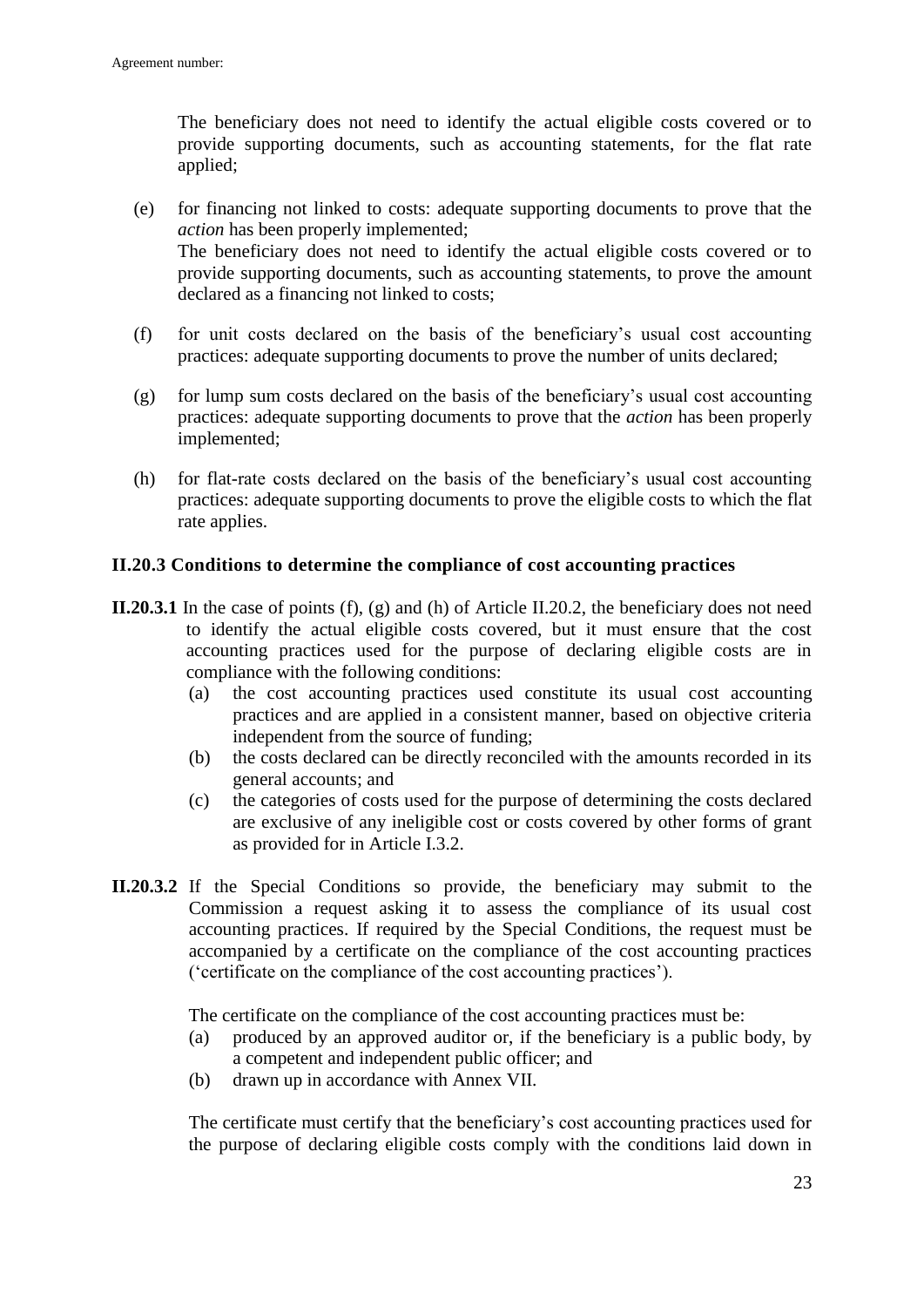Article II.20.3.1 and with the additional conditions that may be laid down in the Special Conditions.

- **II.20.3.3** If the Commission has confirmed that the beneficiary's usual cost accounting practices are in compliance, costs declared in application of these practices may not be challenged *ex post*, if:
	- (a) the practices actually used comply with those approved by the Commission; and
	- (b) the beneficiary did not conceal any information for the purpose of the approval of its cost accounting practices.

### <span id="page-23-0"></span>**ARTICLE II.21 – ELIGIBILITY OF COSTS OF ENTITIES AFFILIATED TO THE BENEFICIARY**

If the Special Conditions contain a provision on entities affiliated to the beneficiary, costs incurred by such an entity are eligible, if:

- (a) they satisfy the same conditions under Articles II.19 and II.20 as apply to the beneficiary; and
- (b) the beneficiary ensures that the conditions applicable to it under Articles II.4, II.5, II.6, II.8, II.10, II.11 and II.27 are also applicable to the entity.

## <span id="page-23-1"></span>**ARTICLE II.22 – BUDGET TRANSFERS**

The beneficiary is allowed to adjust the estimated budget set out in Annex III by transfers between the different budget categories, if the *action* is implemented as described in Annex I. This adjustment does not require an amendment of the Agreement as provided for in Article II.13.

However, the beneficiary may not add costs relating to *subcontracts* not provided for in Annex 1, unless such additional *subcontracts* are approved by the Commission in accordance with Article II.11.1(d).

The first two subparagraphs do not apply to amounts which, as provided for in Article I.3.2(a)(iii) or (c), take the form of lump sums or which, as provided for in Article I.3.2(e), take the form of financing not linked to cost.

#### <span id="page-23-2"></span>**ARTICLE II.23 – NON-COMPLIANCE WITH THE REPORTING OBLIGATIONS**

The Commission may terminate the Agreement as provided for in Article II.17.2.1(b) and may reduce the grant as provided for in Article II.25.4 if the beneficiary:

- (a) did not submit a request for interim payment or payment of the balance accompanied by the documents referred to in Articles I.4.3 or I.4.4 within 60 calendar days following the end of the corresponding reporting period; and
- (b) still fails to submit such a request within further 60 calendar days following a written reminder sent by the Commission.

## <span id="page-23-3"></span>**ARTICLE II.24 – SUSPENSION OF PAYMENTS AND TIME LINE FOR PAYMENT**

#### <span id="page-23-4"></span>**II.24.1 Suspension of payments**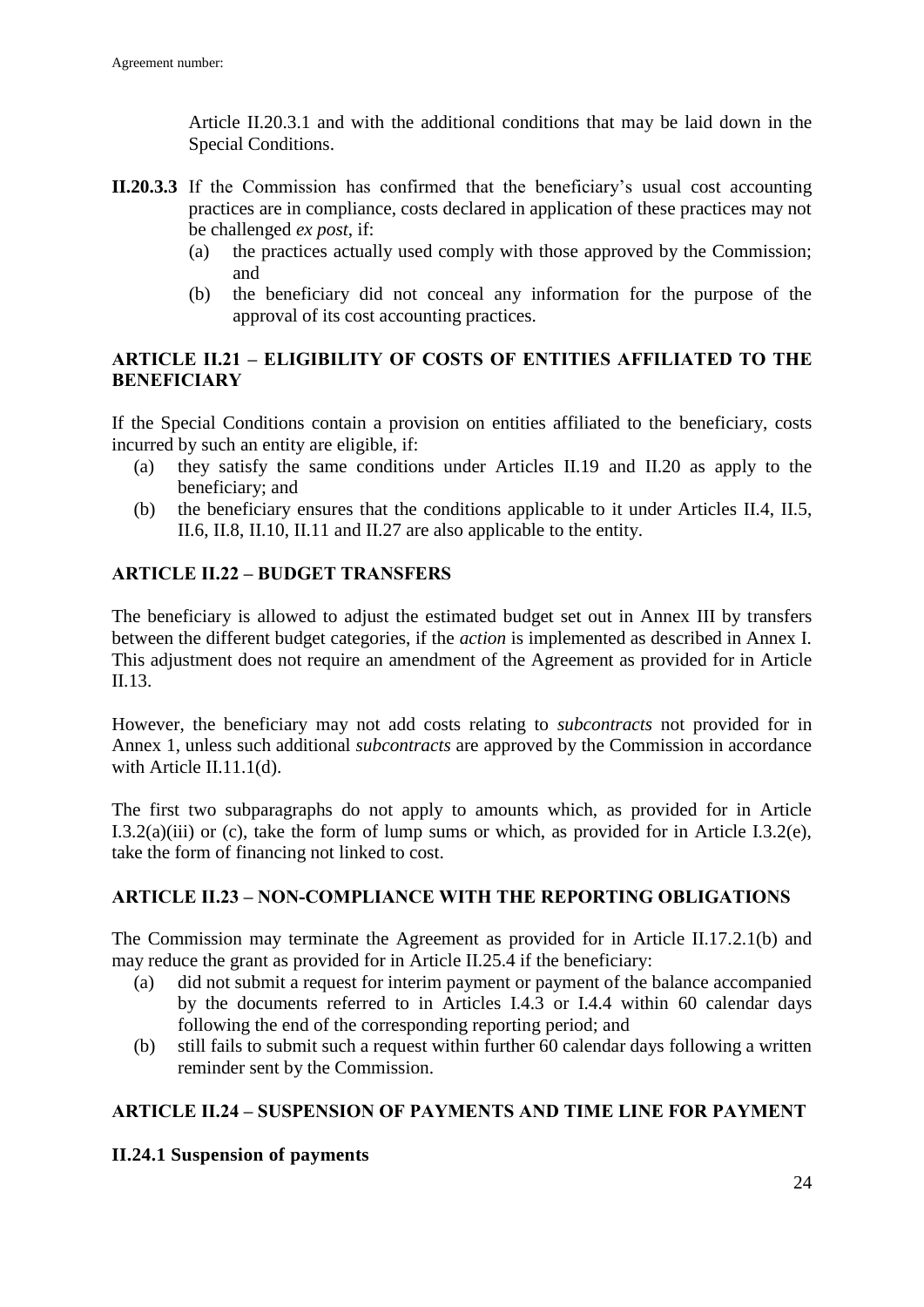## **II.24.1.1 Grounds for suspension**

The Commission may, at any time during the implementation of the Agreement, suspend the pre-financing payments, interim payments or payment of the balance:

- (a) if the Commission has evidence that the beneficiary has committed *irregularities, fraud* or *breach of obligations* in the award procedure or while implementing the Agreement;
- (b) if the Commission has evidence that the beneficiary has committed systemic or recurrent *irregularities, fraud* or serious *breach of obligations* in other grants funded by the Union or the European Atomic Energy Community ('Euratom') awarded to the beneficiary under similar conditions and such *irregularities, fraud* or *breach of obligations* have a material impact on this grant; or
- (c) if the Commission suspects *substantial irregularities, fraud* or *breach of obligations* committed by the beneficiary in the award procedure or while implementing the Agreement and needs to verify whether they have actually occurred.

## **II.24.1.2 Procedure for suspension**

**Step 1 —** Before suspending payments, the Commission must send a *formal notification* to the beneficiary:

- (a) informing it of:
	- (i) its intention to suspend payments;
	- (ii) the reasons for suspension;
	- (iii) in the cases referred to in points (a) and (b) of Article II.24.1.1, the conditions that need to be met for payments to resume; and
- (b) inviting it to submit observations within 30 calendar days of receiving the *formal notification*.

**Step 2** — If the Commission does not receive observations or decides to pursue the procedure despite the observations it has received, it must send a *formal notification* to the beneficiary informing it of:

- (a) the suspension of payments;
- (b) the reasons for suspension;
- (c) the final conditions under which payments may resume in the cases referred to in points (a) and (b) of Article II.24.1.1;
- (d) the indicative date of completion of the necessary verification in the case referred to in point (c) of Article II.24.1.1.

The suspension takes effect on the day the Commission sends *formal notification* of suspension (Step 2).

Otherwise, the Commission must send a *formal notification* to the beneficiary informing it that it is not continuing with the suspension procedure.

## **II.24.1.3 Effects of suspension**

During the period of suspension of payments the beneficiary is not entitled to submit any requests for payments and supporting documents referred to in Articles I.4.2, I.4.3 and I.4.4.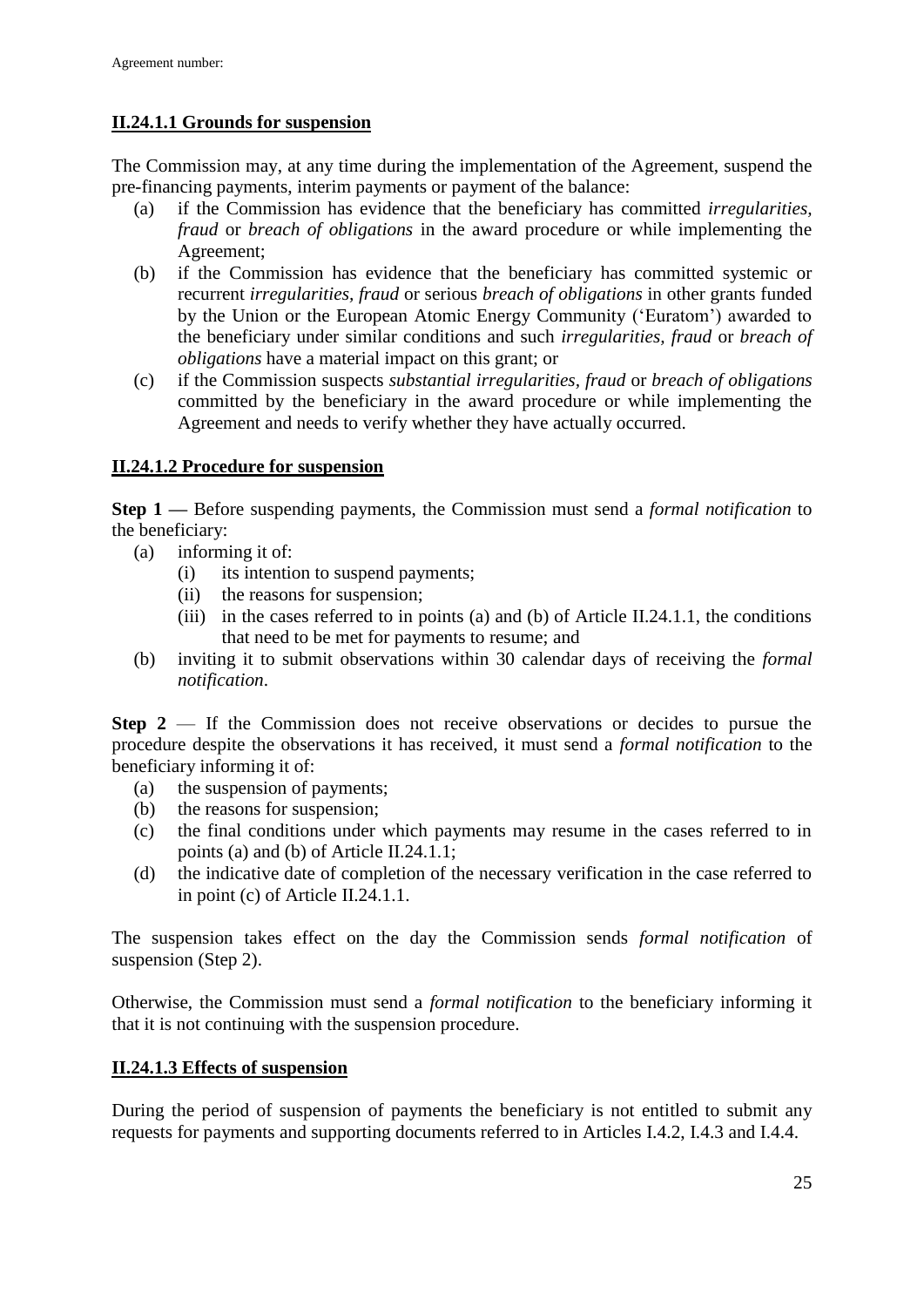The corresponding requests for payments and supporting documents may be submitted as soon as possible after resumption of payments or may be included in the first request for payment due following resumption of payments in accordance with the schedule laid down in Article I.4.1.

The suspension of payments does not affect the right of the beneficiary to suspend the implementation of the *action* as provided for in Article II.16.1 or to terminate the Agreement as provided for in Article II.17.1.

## **II.24.1.4 Resuming payments**

In order for the Commission to resume payments, the beneficiary must meet the notified conditions as soon as possible and must inform the Commission of any progress made.

If the conditions for resuming payments are met, the suspension will be lifted. The Commission will send a *formal notification* to the beneficiary informing it of this.

### <span id="page-25-0"></span>**II.24.2 Suspension of the time limit for payments**

- **II.24.2.1** The Commission may at any moment suspend the time limit for payment specified in Articles I.5.2, I.5.3 and I.5.4 if a request for payment cannot be approved because:
	- (a) it does not comply with the Agreement;
	- (b) the appropriate supporting documents have not been produced; or
	- (c) there is a doubt about the eligibility of the costs declared in the financial statements and additional checks, reviews, audits or investigations are necessary.
- **II.24.2.2** The Commission must send a *formal notification* to the beneficiary informing it of:
	- (a) the suspension; and
	- (b) the reasons for the suspension.

The suspension takes effect on the day the Commission sends the *formal notification*.

**II.24.2.3** If the conditions for suspending the payment deadline are no longer met, the suspension will be lifted and the remaining period will resume.

> If the suspension exceeds two months, the beneficiary may request the Commission if the suspension will continue.

> If the payment deadline has been suspended because the technical reports or financial statements do not comply with the Agreement and the revised report or statement is not submitted or was submitted but is also rejected, the Commission may terminate the Agreement as provided for in Article II.17.2.1(b) and reduce the grant as provided for in Article II.25.4.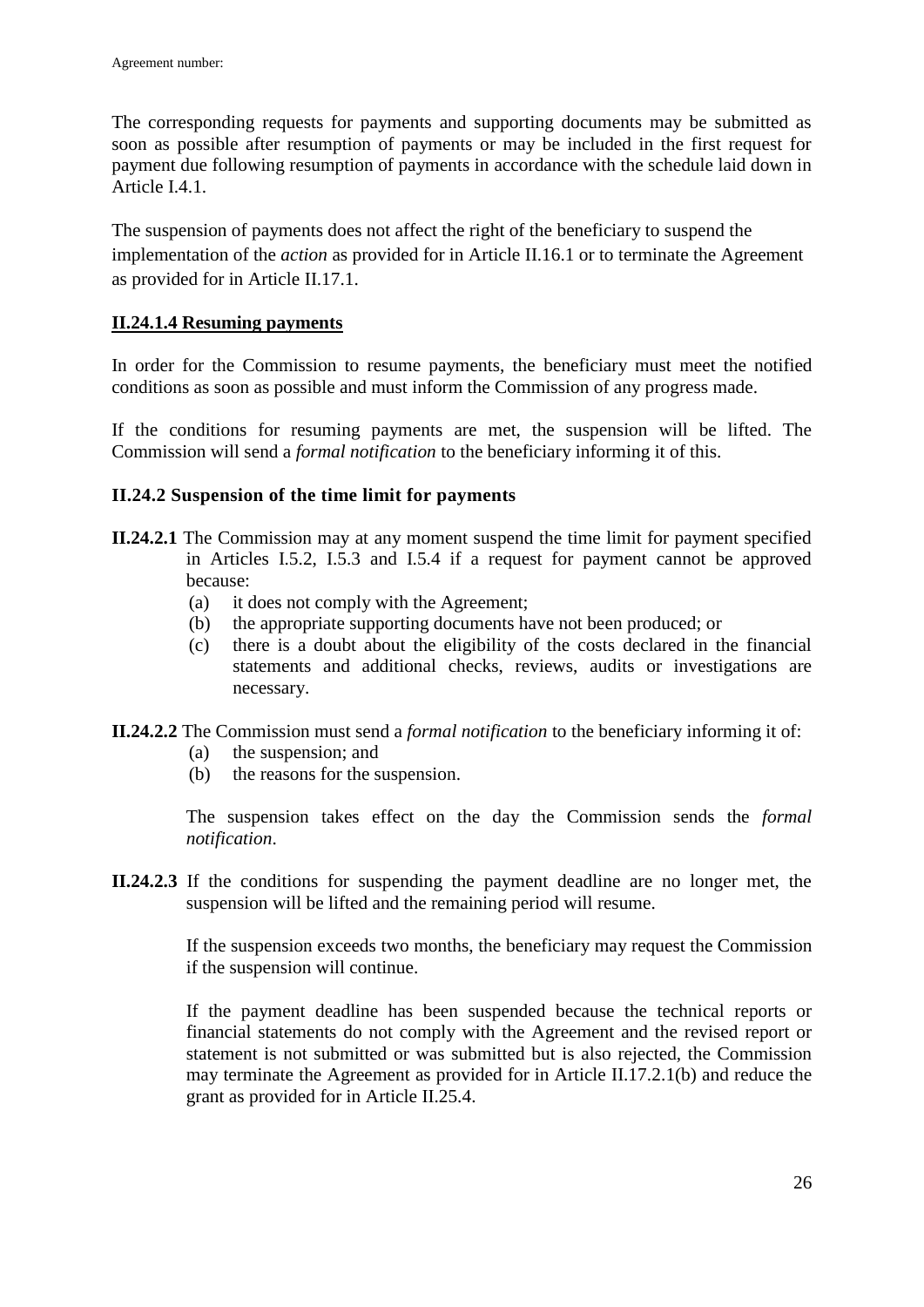### <span id="page-26-0"></span>**ARTICLE II.25 – CALCULATION OF THE FINAL AMOUNT OF THE GRANT**

The final amount of the grant depends on the extent to which the *action* has been implemented in accordance with the terms of the Agreement.

The final amount of the grant is calculated by the Commission at the time of the payment of the balance. The calculation involves the following steps:

Step 1 — Application of the reimbursement rate to the eligible costs and addition of the financing not linked to costs, unit, flat-rate and lump sum contributions

#### Step 2 — Limit to the *maximum amount of the grant*

Step 3 — Reduction due to the no-profit rule

Step 4 — Reduction due to improper implementation, irregularities, fraud or breach of obligations.

#### <span id="page-26-1"></span>**II.25.1 Step 1 — Application of the reimbursement rate to the eligible costs and addition of the financing not linked to costs, unit, flat-rate and lump sum contributions**

This step is applied as follows:

- (a) If, as provided for in Article I.3.2(a)(i), the grant takes the form of the reimbursement of eligible costs actually incurred, the reimbursement rate specified in that Article is applied to those eligible costs as approved by the Commission for the corresponding categories of costs, for the beneficiary and its affiliated entities
- (b) If, as provided for in Article I.3.2(a) (ii) to (v), the grant takes the form of the reimbursement of eligible unit costs, , lump sum costs or flat rate costs, the reimbursement rate specified in that Article is applied to the those eligible costs as approved by the Commission for the corresponding categories of costs, for the beneficiary and its affiliated entities;

The accepted amount of volunteers' work for the beneficiary and its affiliated entities must be limited to the following amount, whichever is the lowest:

- (i) the total sources of financing as indicated in the estimated budget set out in Annex III and as accepted by the Commission multiplied by fifty per cent; or
- (ii) the amount of volunteers' work as indicated in the final financial statement .
- (c) If, as provided for in Article I.3.2(b), the grant takes the form of a unit contribution, the unit contribution specified in that Article is multiplied by the actual number of units approved by the Commission for the beneficiary and its affiliated entities;
- (d) If, as provided for in Article I.3.2(c), the grant takes the form of a lump sum contribution, the Commission applies the lump sum specified in that Article for the beneficiary and its affiliated entities if it finds that the corresponding tasks or part of the *action* were implemented properly in accordance with Annex I;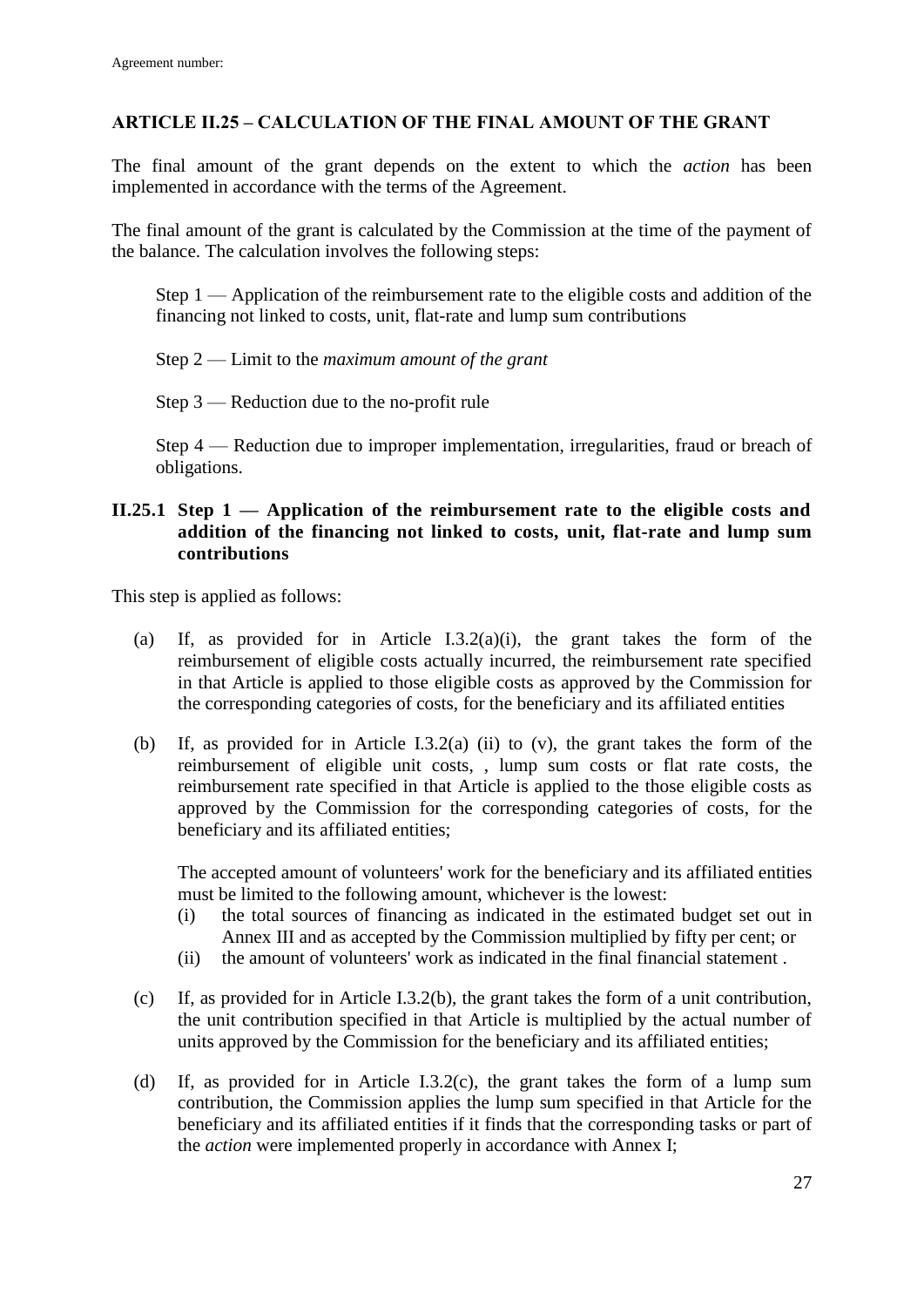- (e) If, as provided for in Article I.3.2(d), the grant takes the form of a flat-rate contribution, the flat rate referred to in that Article is applied to the eligible costs or to the contribution approved by the Commission for the beneficiary and its affiliated entities;
- (f) If, as provided for in Article I.3.2(e), the grant takes the form of financing not linked to costs, the Commission applies the amount specified in that Article for the beneficiary and its affiliated entities if it finds that [the conditions specified in Annex I were fulfilled][and][the results specified in Annex I were achieved].

If Article I.3.2 provides for a combination of different forms of grant, the amounts obtained must be added together.

## <span id="page-27-0"></span>**II.25.2 Step 2 — Limit to maximum amount of the grant**

The total amount paid to the beneficiary by the Commission may in no circumstances exceed the *maximum amount of the grant*.

If the amount obtained following Step 1 is higher than this maximum amount, the final amount of the grant is limited to the latter.

If volunteers' work is declared as part of direct eligible costs, the final amount of the grant is limited to the amount of total eligible costs and contributions approved by the Commission minus the amount of volunteers' work approved by the Commission.

### <span id="page-27-1"></span>**II.25.3 Step 3 — Reduction due to the no-profit rule**

The grant may not produce a profit for the beneficiary, unless specified otherwise in the Special Conditions.

The profit must be calculated as follows:

- (a) calculate the surplus of the total receipts of the action, over the total eligible costs of the action, as follows:
	- { receipts of the action

minus

the consolidated total eligible costs and contributions approved by the Commission corresponding to the amounts determined in accordance with Step  $1 \}$ 

The receipts of the action are calculated as follows:

{ the revenue generated by the *action* for the beneficiary and its affiliated entities other than non-profit organisations

plus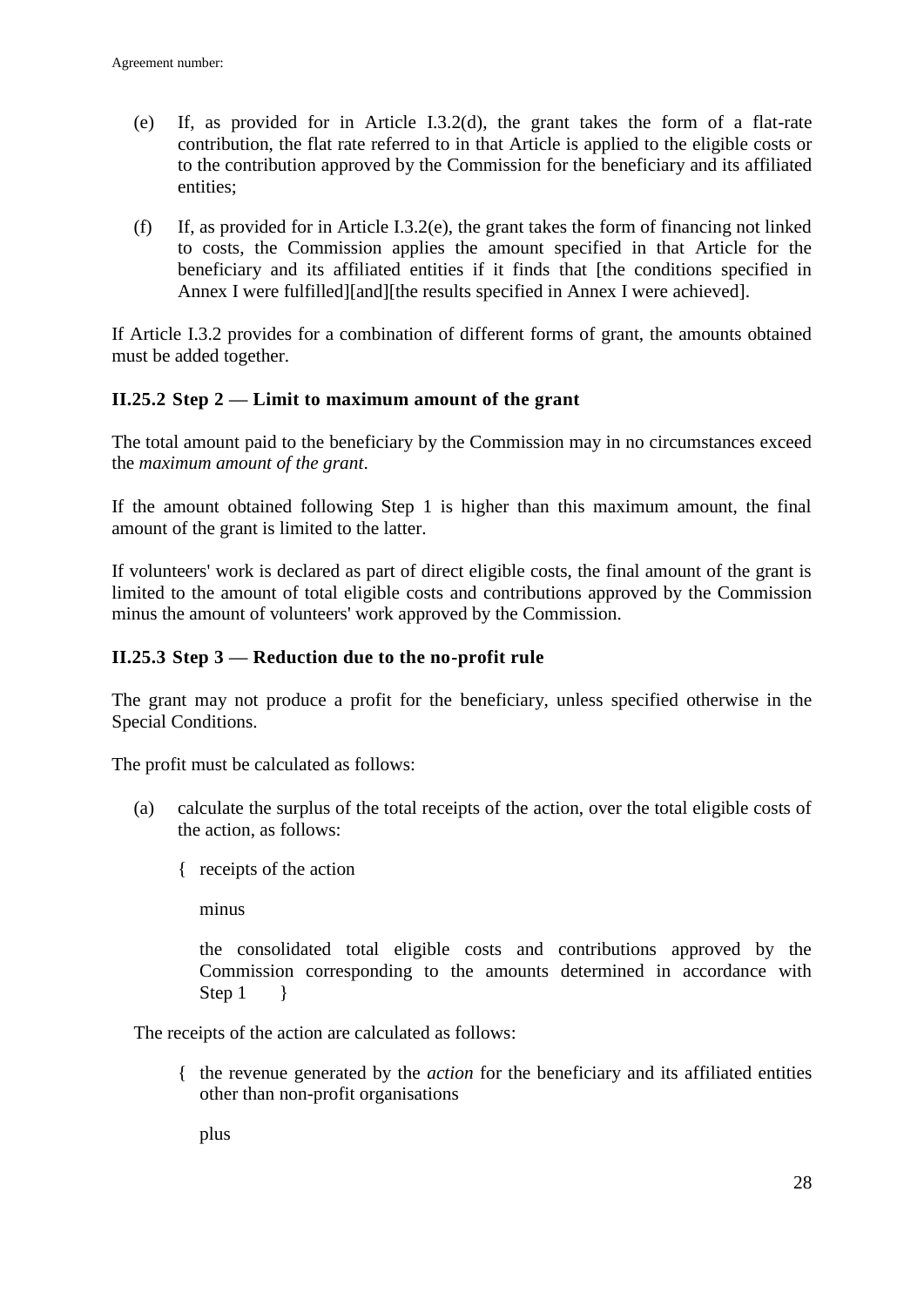the amount obtained following Steps 1 and  $2 \quad \}$ 

The revenue generated by the *action* is the consolidated revenue established, generated or confirmed for the beneficiary and its affiliated entities other than nonprofit organisations on the date on which the request for payment of the balance is drawn up by the beneficiary.

The following are not considered receipts:

- (i) in kind and financial contributions made by third parties,
- (ii) in case of an operating grant, amounts dedicated to the building up of reserves.
- (b) If the amount calculated under (a) is positive, this amount will be deducted from the amount calculated following Steps 1 and 2 in proportion to the final rate of reimbursement of the actual eligible costs of the *action* approved by the Commission for the categories of costs referred to in Article I.3.2(a)(i).

## <span id="page-28-0"></span>**II.25.4 Step 4 — Reduction due to improper implementation, irregularities, fraud or breach of obligations**

The Commission may reduce the *maximum amount of the grant* if the *action* has not been implemented properly as described in Annex I (i.e. if it has not been implemented or has been implemented poorly, partially or late), or in case of *irregularity, fraud* or breach of an obligation under the Agreement.

The amount of the reduction will be proportionate to the degree to which the *action* has been implemented improperly or to the seriousness of the *irregularity, fraud* or *breach of obligation*.

Before the Commission reduces the grant, it must send a *formal notification* to the beneficiary:

- (a) informing it of:
	- (i) its intention to reduce the *maximum amount of the grant*;
	- (ii) the amount by which it intends to reduce the grant;
	- (iii) the reasons for reduction; and
- (b) inviting it to submit observations within 30 calendar days of receiving the *formal notification*.

If the Commission does not receive any observations or decides to pursue reduction despite the observations it has received, it will send a *formal notification* informing the beneficiary of its decision.

If the grant is reduced, the Commission must calculate the reduced grant amount by deducting the amount of the reduction (calculated in proportion to the improper implementation of the *action* or to the seriousness of the *irregularity*, *fraud* or *breach of obligations*) from the *maximum amount of the grant*.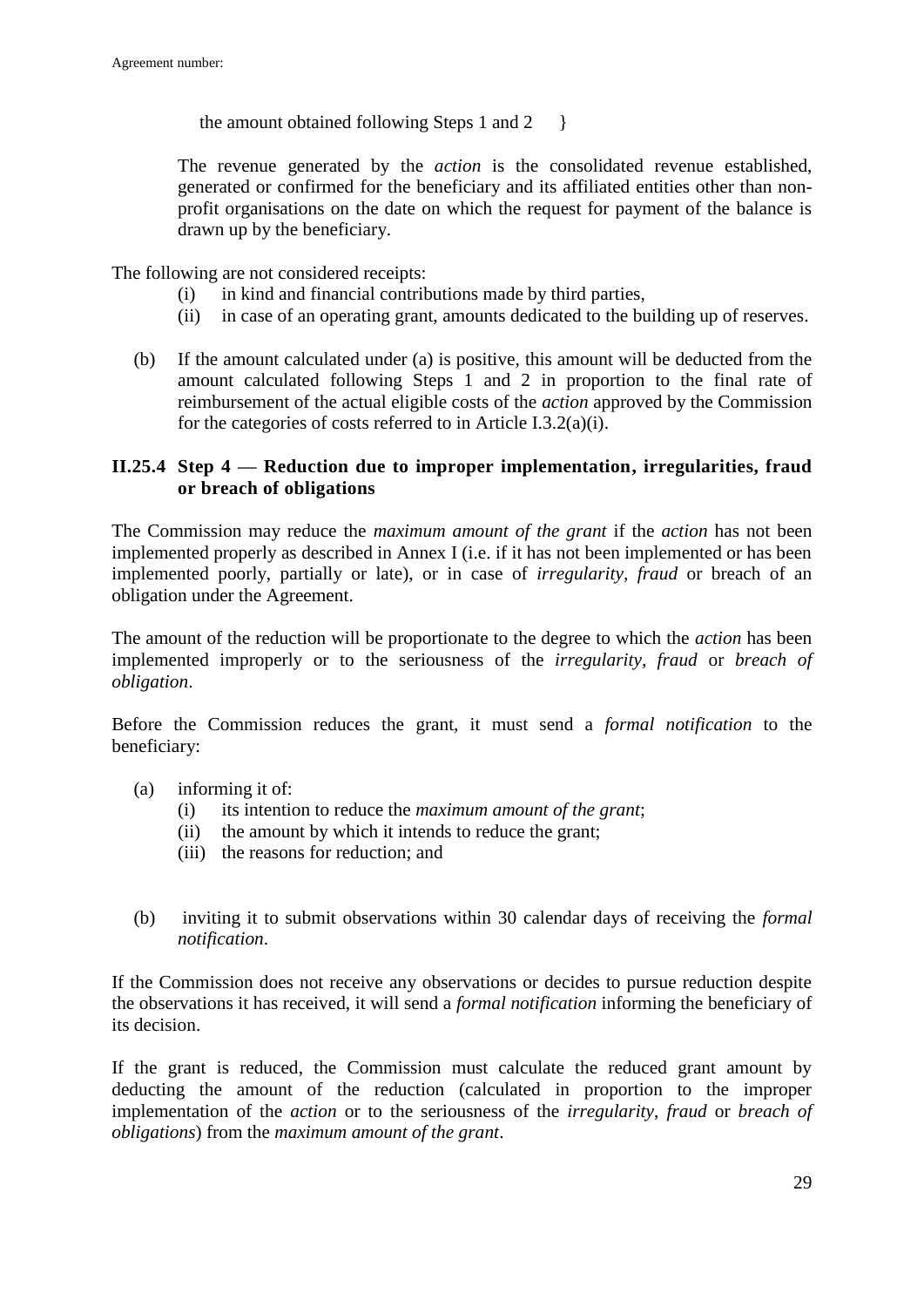The final amount of the grant will be the lower of the following two:

- (a) the amount obtained following Steps 1 to 3; or
- (b) the reduced grant amount following Step 4.

## <span id="page-29-0"></span>**ARTICLE II.26 - RECOVERY**

### <span id="page-29-1"></span>**II.26.1Recovery**

Where an amount is to be recovered under the terms of the Agreement, the beneficiary must repay the Commission the amount in question.

The beneficiary is responsible for the repayment of any amount unduly paid by the Commission as a contribution towards the costs incurred by its affiliated entities.

### <span id="page-29-2"></span>**II.26.2Recovery procedure**

Before recovery, the Commission must send a *formal notification* to the beneficiary:

- (a) informing it of its intention to recover the amount unduly paid;
- (b) specifying the amount due and the reasons for recovery; and
- (c) inviting the beneficiary to make any observations within a specified period.

If no observations have been submitted or if, despite the observations submitted by the beneficiary, the Commission decides to pursue the recovery procedure, the Commission may confirm recovery by sending a *formal notification* to the beneficiary consisting of a debit note, specifying the terms and the date for payment.

If payment has not been made by the date specified in the debit note, the Commission will recover the amount due:

(a) by offsetting it, without the beneficiary's prior consent, against any amounts owed to the beneficiary by the Commission or an executive agency (from the Union or the European Atomic Energy Community (Euratom) budget) ('offsetting');

In exceptional circumstances, to safeguard the financial interests of the Union, the Commission may offset before the due date.

An *action* may be brought against such offsetting before the General Court of the European Union in accordance with Article 263 TFEU;

- (b) by drawing on the financial guarantee where provided for in accordance with Article I.5.2 ('drawing on the financial guarantee');
- (c) by taking legal action as provided for in Article II.18.2 or in the Special Conditions or by adopting an enforceable decision as provided for in Article II.18.3.

## <span id="page-29-3"></span>**II.26.3Interest on late payment**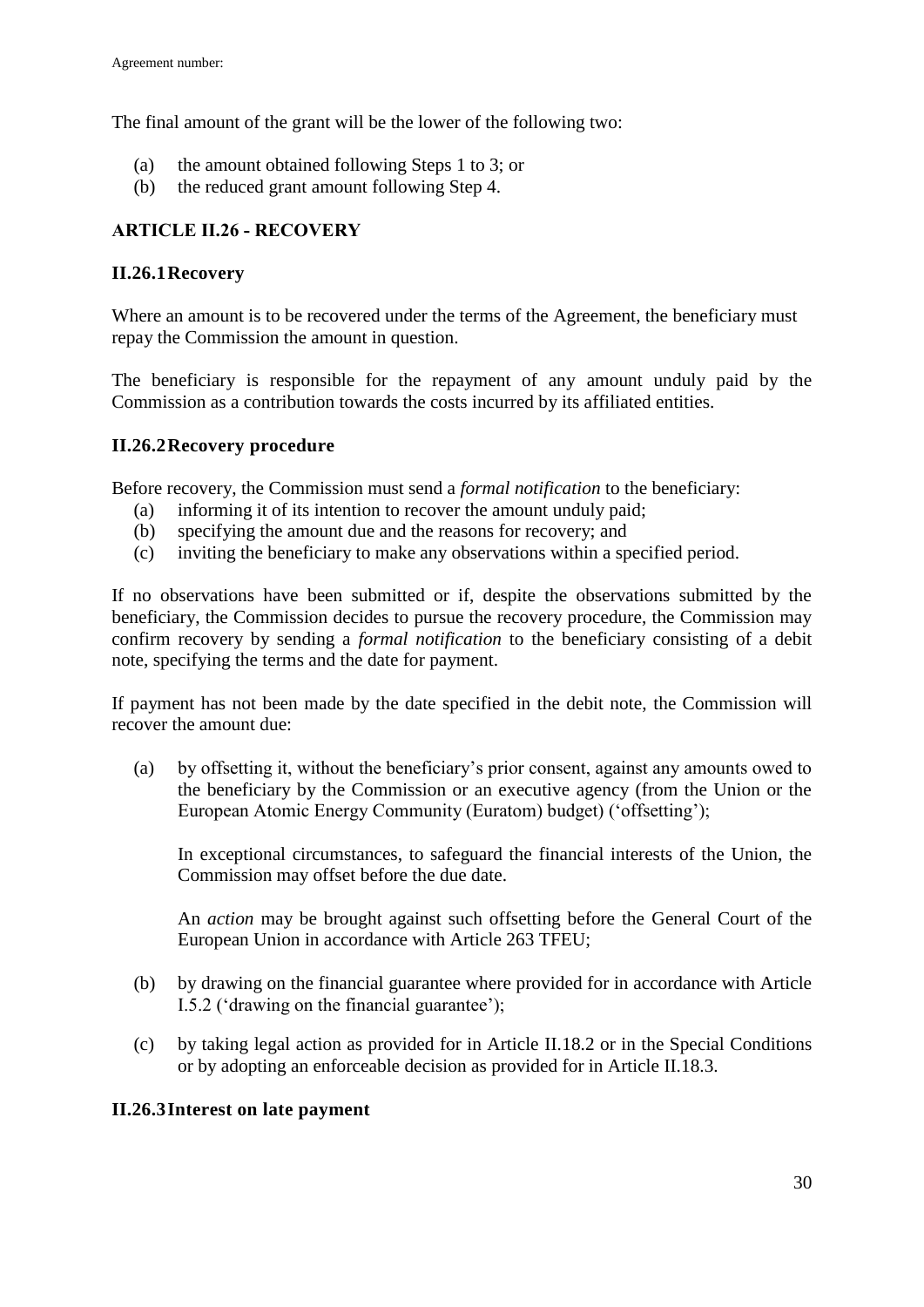If payment is not made by the date in the debit note, the amount to be recovered will be increased by late-payment interest at the rate set out in Article I.5.6 from the day following the date for payment in the debit note up to and including the date the Commission receives full payment of the amount.

Partial payments must first be credited against charges and late-payment interest and then against the principal.

### <span id="page-30-0"></span>**II.26.4Bank charges**

Bank charges incurred in the recovery process must be borne by the beneficiary, unless Directive  $2007/64/EC^4$  applies.

## <span id="page-30-1"></span>**ARTICLE II.27 – CHECKS, AUDITS AND EVALUATIONS**

## <span id="page-30-2"></span>**II.27.1Technical and financial checks, audits, interim and final evaluations**

The Commission may, during the implementation of the *action* or afterwards, carry out technical and financial checks and audits to determine that the beneficiary is implementing the *action* properly and is complying with the obligations under the Agreement. It may also check the beneficiary's statutory records for the purpose of periodic assessments of lump sum, unit cost or flat-rate amounts.

Information and documents provided as part of checks or audits must be treated on a confidential basis.

In addition, the Commission may carry out an interim or final evaluation of the impact of the *action*, measured against the objective of the Union programme concerned.

Commission checks, audits or evaluations may be carried out either directly by the Commission's own staff or by any other outside body authorised to do so on its behalf.

The Commission may initiate such checks, audits or evaluations during the implementation of the Agreement and during a period of five years starting from the date of payment of the balance. This period is limited to three years if the *maximum amount of the grant* is not more than EUR 60 000.

The check, audit or evaluation procedures are considered to be initiated on the date of receipt of the letter of the Commission announcing it.

If the audit is carried out on an affiliated entity, the beneficiary must inform that affiliated entity.

## <span id="page-30-3"></span>**II.27.2 Duty to keep documents**

1

Directive 2007/64/EC of the European Parliament and of the Council of 13 November 2007 on payment services in the internal market amending Directives 97/7/EC, 2002/65/EC, 2005/60/EC and 2006/48/EC and repealing Directive 97/5/EC.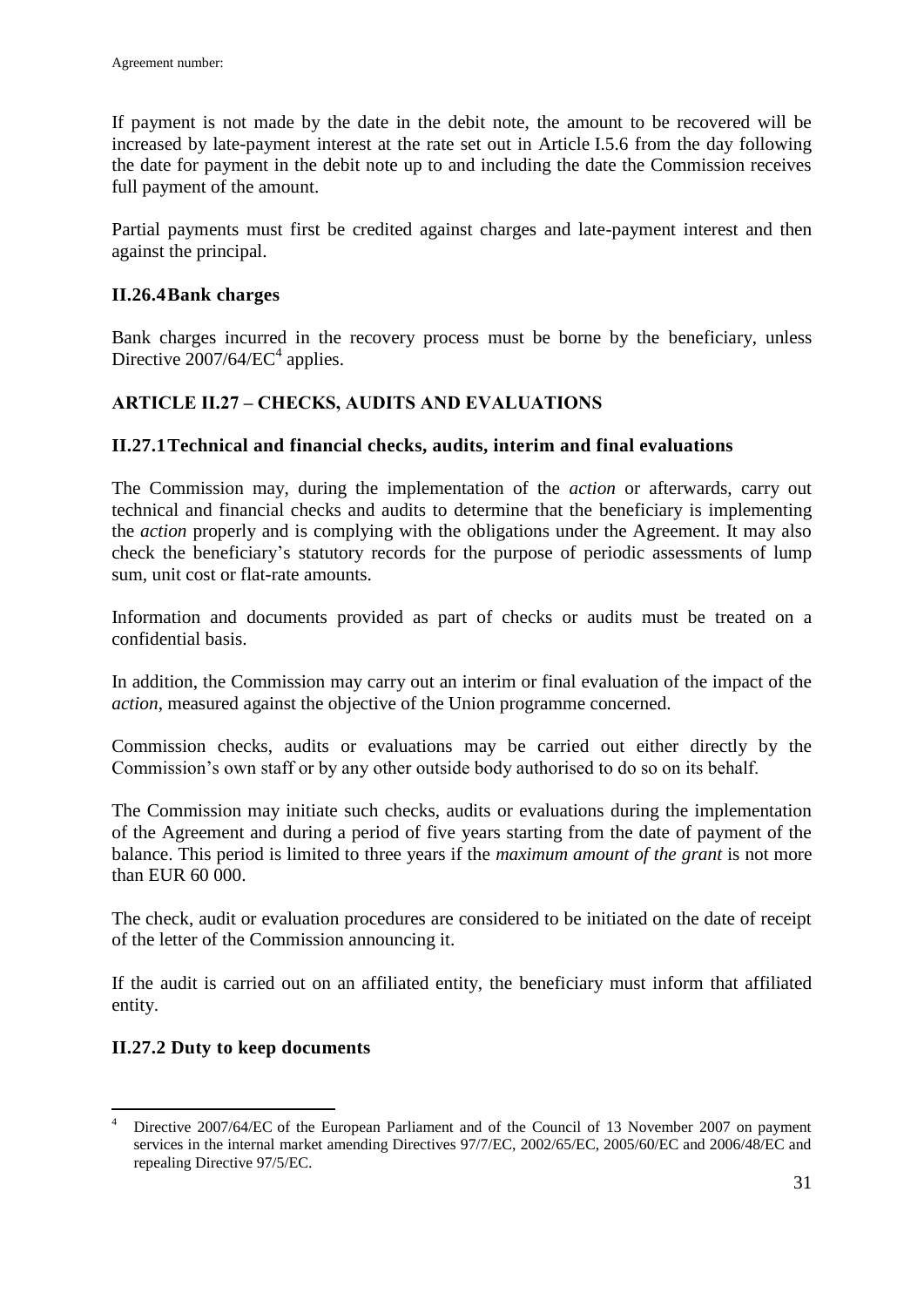The beneficiary must keep all original documents, especially accounting and tax records, stored on any appropriate medium, including digitalised originals when they are authorised by their respective national law and under the conditions laid down therein, during a period of five years starting from the date of payment of the balance.

The period during which documents must be kept is limited to three years if the *maximum amount of the grant* is not more than EUR 60 000.

The periods set out in the first and second subparagraphs are longer if there are ongoing audits, appeals, litigation or pursuit of claims concerning the grant, including in the cases referred to in Article II.27.7. In such cases, the beneficiary must keep the documents until such audits, appeals, litigation or pursuit of claims have been closed.

### <span id="page-31-0"></span>**II.27.3 Obligation to provide information**

The beneficiary must provide any information, including information in electronic format, requested by the Commission or by any other outside body authorised by the Commission.

If the beneficiary does not comply with the obligation set out in the first subparagraph, the Commission may consider:

- (a) any cost insufficiently substantiated by information provided by the beneficiary as ineligible;
- (b) any financing not linked to costs, unit, lump sum or flat-rate contribution insufficiently substantiated by information provided by the beneficiary as undue.

#### <span id="page-31-1"></span>**II.27.4 On-the-spot visits**

During an on-the-spot visit, the beneficiary must allow Commission staff and outside personnel authorised by the Commission to have access to the sites and premises where the *action* is or was carried out, and to all the necessary information, including information in electronic format.

The beneficiary must ensure that the information is readily available at the moment of the onthe-spot visit and that information requested is handed over in an appropriate form.

If the beneficiary refuses to provide access to the sites, premises and information as required in the first and second subparagraphs, the Commission may consider:

- (a) any cost insufficiently substantiated by information provided by the beneficiary as ineligible;
- (b) any financing not linked to costs, unit, lump sum or flat-rate contribution insufficiently substantiated by information provided by the beneficiary as undue.

## <span id="page-31-2"></span>**II.27.5 Contradictory audit procedure**

On the basis of the findings made during the audit, a provisional report ('draft audit report') must be drawn up. It must be sent by the Commission or its authorised representative to the beneficiary, which must have 30 calendar days from the date of receipt to submit observations. The final report ('final audit report') must be sent to the beneficiary within 60 calendar days of expiry of the time limit for submission of observations.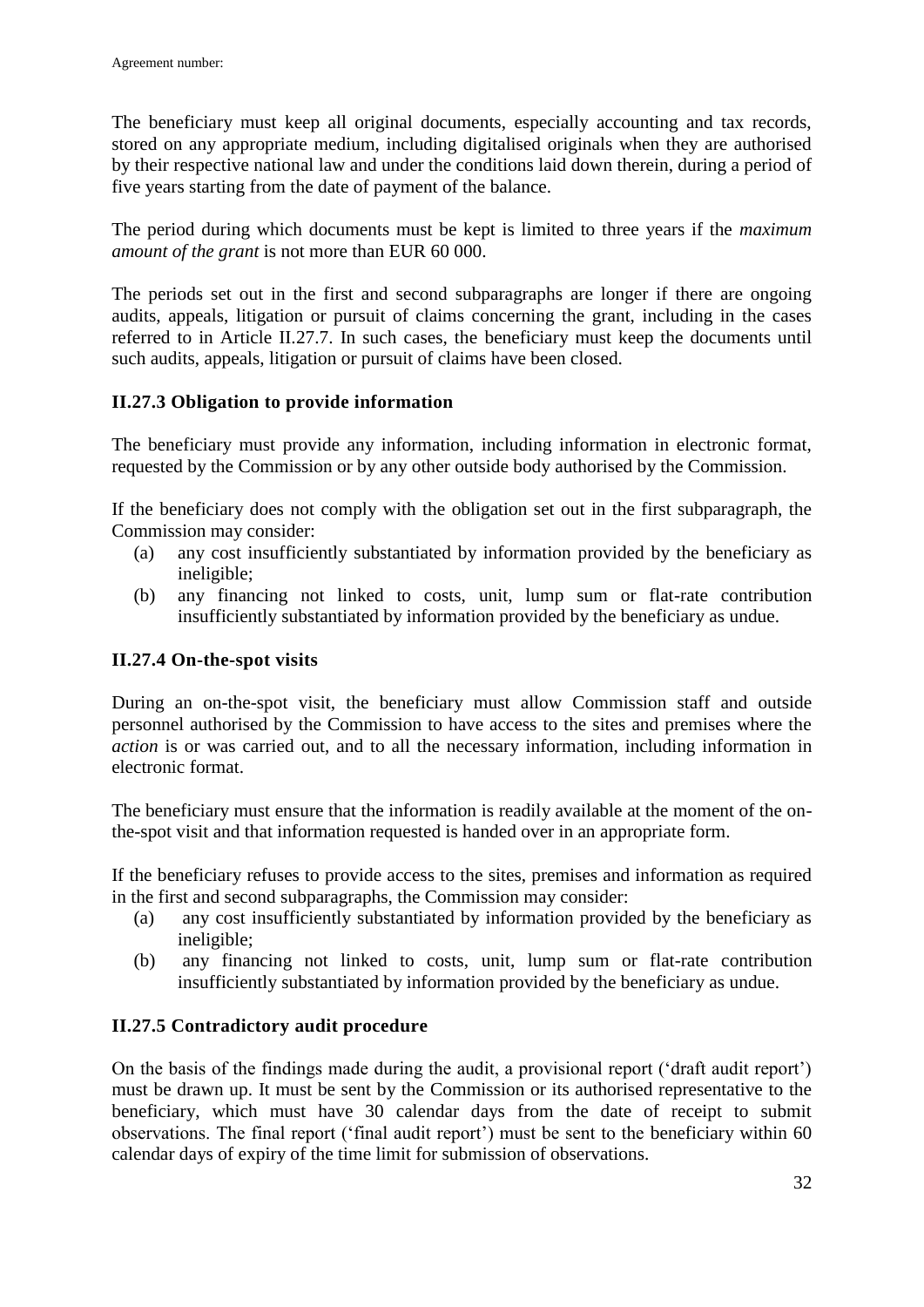## <span id="page-32-0"></span>**II.27.6 Effects of audit findings**

On the basis of the final audit findings, the Commission may take the measures it considers necessary, including recovery of all or part of the payments made by it, as provided for in Article II.26.

In the case of final audit findings after the payment of the balance, the amount to be recovered corresponds to the difference between the revised final amount of the grant, determined in accordance with Article II.25, and the total amount paid to the beneficiary under the Agreement for the implementation of the *action*.

## <span id="page-32-1"></span>**II.27.7 Correction of systemic or recurrent irregularities, fraud or breach of obligations**

**II.27.7.1** The Commission may extend audit findings from other grants to this grant if:

- (a) the beneficiary is found to have committed systemic or recurrent *irregularities, fraud* or *breach of obligations* in other EU or Euratom grants awarded under similar conditions and such *irregularities, fraud* or *breach of obligations* have a material impact on this grant; and
- (b) the final audit findings are sent to the beneficiary through a *formal notification*, together with the list of grants affected by the findings within the period referred to in Article II.27.1

The extension of findings may lead to:

- (a) the rejection of costs as ineligible;
- (b) reduction of the grant as provided for in Article II.25.4;
- (c) recovery of undue amounts as provided for in Article II.26;
- (d) suspension of payments as provided for in Article II.24.1;
- (e) suspension of the *action* implementation as provided for in Article II.16.2;
- (f) termination as provided for in Article II.17.2.
- **II.27.7.2** The Commission must send a *formal notification* to the beneficiary informing it of the systemic or recurrent irregularities, *fraud* or *breach of obligations* and of its intention to extend the audit findings, together with the list of grants affected.
	- (a) If the findings concern eligibility of costs the procedure is as follows:

**Step 1** — The *formal notification* must include:

- (i) an invitation to submit observations on the list of grants affected by the findings;
- (ii) a request to submit revised financial statements for all grants affected;
- (iii) where possible, the correction rate for extrapolation established by the Commission to calculate the amounts to be rejected on the basis of the systemic or recurrent *irregularities, fraud* or *breach of obligations*, if the beneficiary:
	- considers that the submission of revised financial statements is not possible or practicable; or
	- will not submit revised financial statements.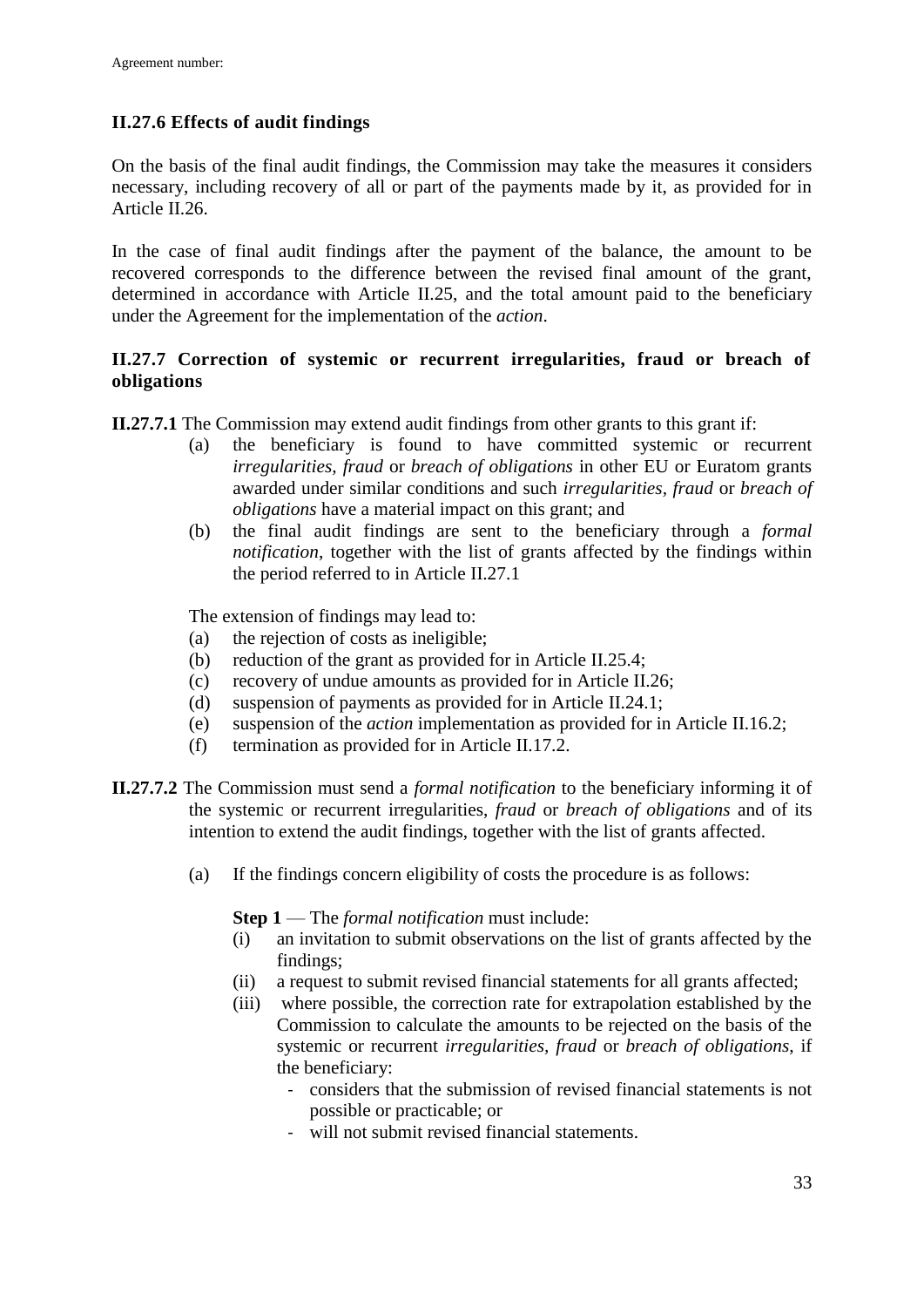**Step 2** — The beneficiary has 60 calendar days from when it receives the *formal notification* to submit observations and revised financial statements or to propose a duly substantiated alternative correction method. This period may be extended by the Commission in justified cases.

**Step 3** — If the beneficiary submits revised financial statements that take account of the findings the Commission will determine the amount to be corrected on the basis of those revised statements.

If the beneficiary proposes an alternative correction method and the Commission accepts it, the Commission must send a *formal notification* to the beneficiary informing it:

- (i) that it accepts the alternative method;
- (ii) of the revised eligible costs determined by applying this method.

Otherwise the Commission must send a *formal notification* to the beneficiary informing it:

- (i) that it does not accept the observations or the alternative method proposed;
- (ii) of the revised eligible costs determined by applying the extrapolation method initially notified to the beneficiary.

If the systemic or recurrent *irregularities, fraud* or *breach of obligations* are found after the payment of the balance, the amount to be recovered corresponds to the difference between:

- (i) the revised final amount of the grant, determined in accordance with Article II.25 on the basis of the revised eligible costs declared by the beneficiary and approved by the Commission or on the basis of the revised eligible costs after extrapolation; and
- (ii) the total amount paid to the beneficiary under the Agreement for the implementation of the *action*;
- (b) If the findings concern improper implementation or a breach of another obligation the procedure is as follows:

**Step 1** — The *formal notification* must include:

- (i) an invitation to the beneficiary to submit observations on the list of grants affected by the findings and
- (ii) the correction flat rate the Commission intends to apply to the *maximum amount of the grant* or to part of it, according to the principle of proportionality.

**Step 2** — The beneficiary has 60 calendar days from receiving the *formal notification* to submit observations or to propose a duly substantiated alternative flat-rate.

**Step 3** — If the Commission accepts the alternative flat rate proposed by the beneficiary, it must send a *formal notification* to the beneficiary informing it: (i) that it accepts the alternative flat-rate;